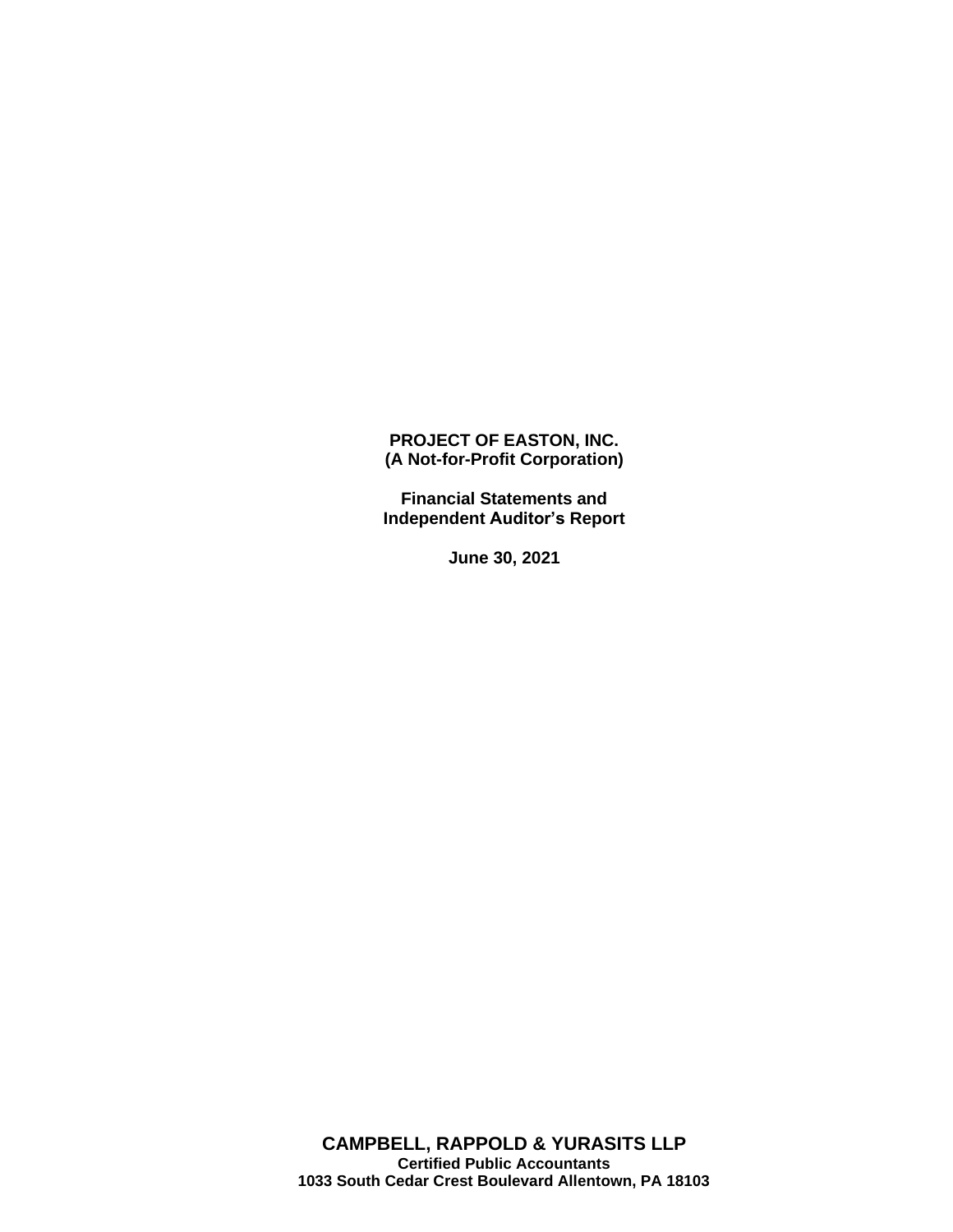# **PROJECT OF EASTON, INC. (A Not-for-Profit Corporation) TABLE OF CONTENTS**

|                                          | Page(s)  |
|------------------------------------------|----------|
| <b>Independent Auditor's Report</b>      | $1 - 2$  |
| <b>Financial Statements:</b>             |          |
| <b>Statements of Financial Position</b>  | 3        |
| <b>Statements of Activities</b>          | 4        |
| <b>Statements of Functional Expenses</b> | 5        |
| <b>Statements of Cash Flows</b>          | 6        |
| <b>Notes to Financial Statements</b>     | $7 - 20$ |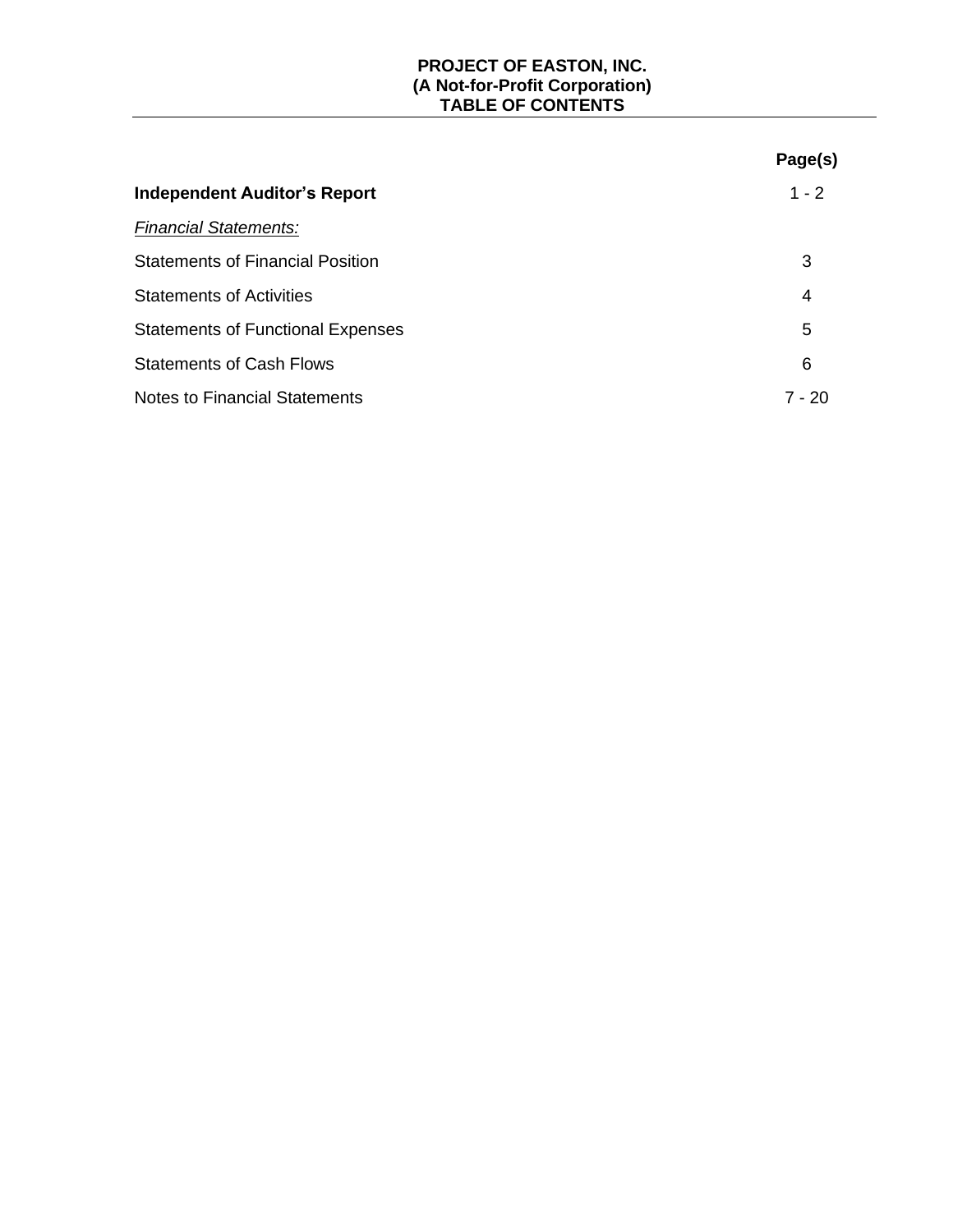

TARA L. BENDER, CPA, CSEP JAMES F. BOVA, CPA MARC A. BRINKER, CPA MELISSA A. GRUBE, CPA, CSEP DENNIS S. HELLER, CPA WARREN R. HENDERSON, CPA **JASON L. SERFASS, CPA** JOHN R. ZAYAITZ, CPA MICHELLE R. BITNER, CPA ROXANNA M. BRANDLE, CPA KYLE ELSENBAUMER, CPA PAUL G. MACK, CPA, CFE<br>DEBORAH A. MILLER, CPA GREG MOSER, JR., CPA NICHOLAS A. OTTOLINI, CPA BRIAN D. PALMER, CPA TARA M. SHELLHAMER, CPA MICHAEL R. SMITH, CPA HEIDI D. WOJCIECHOWSKI, CPA

# **INDEPENDENT AUDITOR'S REPORT**

To the Board of Directors ProJeCt of Easton, Inc. Easton, PA

## **Opinion**

We have audited the accompanying financial statements of ProJeCt of Easton, Inc. (a Not-for-Profit Corporation), which comprise the statements of financial position as of June 30, 2021 and 2020, and the related statements of activities, functional expenses, and cash flows for the years then ended, and the related notes to the financial statements.

In our opinion, the financial statements referred to above present fairly, in all material respects, the financial position of ProJeCt of Easton, Inc. as of June 30, 2021 and 2020, and the changes in its net assets and its cash flows for the years then ended in accordance with accounting principles generally accepted in the United States of America.

### **Basis for Opinion**

We conducted our audits in accordance with auditing standards generally accepted in the United States of America. Our responsibilities under those standards are further described in the Auditor's Responsibilities for the Audit of the Financial Statements section of our report. We are required to be independent of ProJeCt of Easton, Inc. and to meet our other ethical responsibilities in accordance with the relevant ethical requirements relating to our audits. We believe that the audit evidence we have obtained is sufficient and appropriate to provide a basis for our audit opinion.

### **Responsibilities of Management for the Financial Statements**

Management is responsible for the preparation and fair presentation of the financial statements in accordance with accounting principles generally accepted in the United States of America, and for the design, implementation, and maintenance of internal control relevant to the preparation and fair presentation of financial statements that are free from material misstatement, whether due to fraud or error.

In preparing the financial statements, management is required to evaluate whether there are conditions or events, considered in the aggregate, that raise substantial doubt about ProJeCt of Easton, Inc.'s ability to continue as a going concern within one year after the date that the financial statements are available to be issued.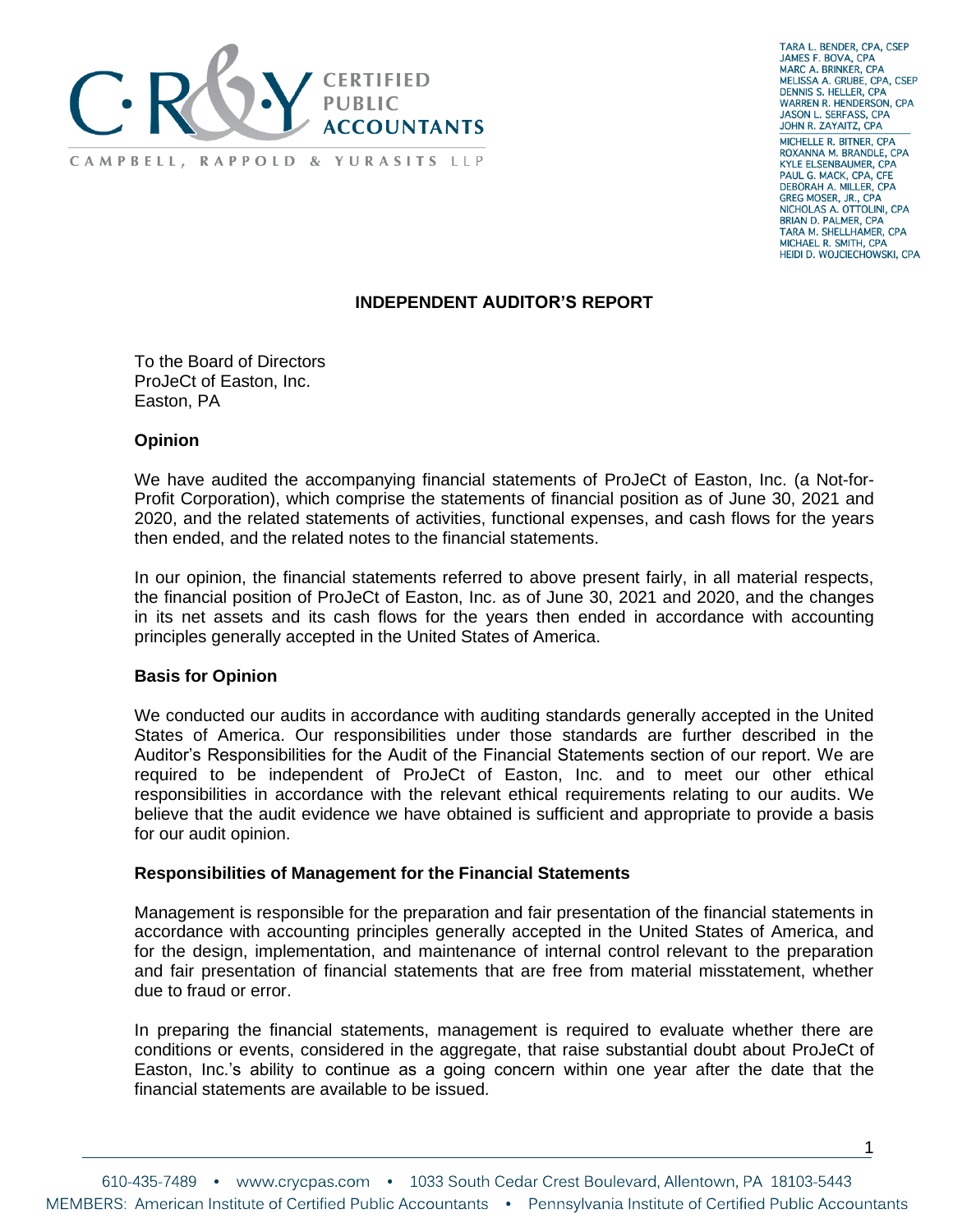# **Auditor's Responsibilities for the Audit of the Financial Statements**

Our objectives are to obtain reasonable assurance about whether the financial statements as a whole are free from material misstatement, whether due to fraud or error, and to issue an auditor's report that includes our opinion. Reasonable assurance is a high level of assurance but is not absolute assurance and therefore is not a guarantee that an audit conducted in accordance with generally accepted auditing standards will always detect a material misstatement when it exists. The risk of not detecting a material misstatement resulting from fraud is higher than for one resulting from error, as fraud may involve collusion, forgery, intentional omissions, misrepresentations, or the override of internal control. Misstatements are considered material if there is a substantial likelihood that, individually or in the aggregate, they would influence the judgment made by a reasonable user based on the financial statements.

In performing an audit in accordance with generally accepted auditing standards, we:

- Exercise professional judgment and maintain professional skepticism throughout the audit.
- Identify and assess the risks of material misstatement of the financial statements, whether due to fraud or error, and design and perform audit procedures responsive to those risks. Such procedures include examining, on a test basis, evidence regarding the amounts and disclosures in the financial statements.
- Obtain an understanding of internal control relevant to the audit in order to design audit procedures that are appropriate in the circumstances, but not for the purpose of expressing an opinion on the effectiveness of ProJeCt of Easton, Inc.'s internal control. Accordingly, no such opinion is expressed.
- Evaluate the appropriateness of accounting policies used and the reasonableness of significant accounting estimates made by management, as well as evaluate the overall presentation of the financial statements.
- Conclude whether, in our judgment, there are conditions or events, considered in the aggregate, that raise substantial doubt about ProJeCt of Easton, Inc.'s ability to continue as a going concern for a reasonable period of time.

We are required to communicate with those charged with governance regarding, among other matters, the planned scope and timing of the audit, significant audit findings, and certain internal control related matters that we identified during the audit.

Cangbell, Rappold & Youasita UP

May 11, 2022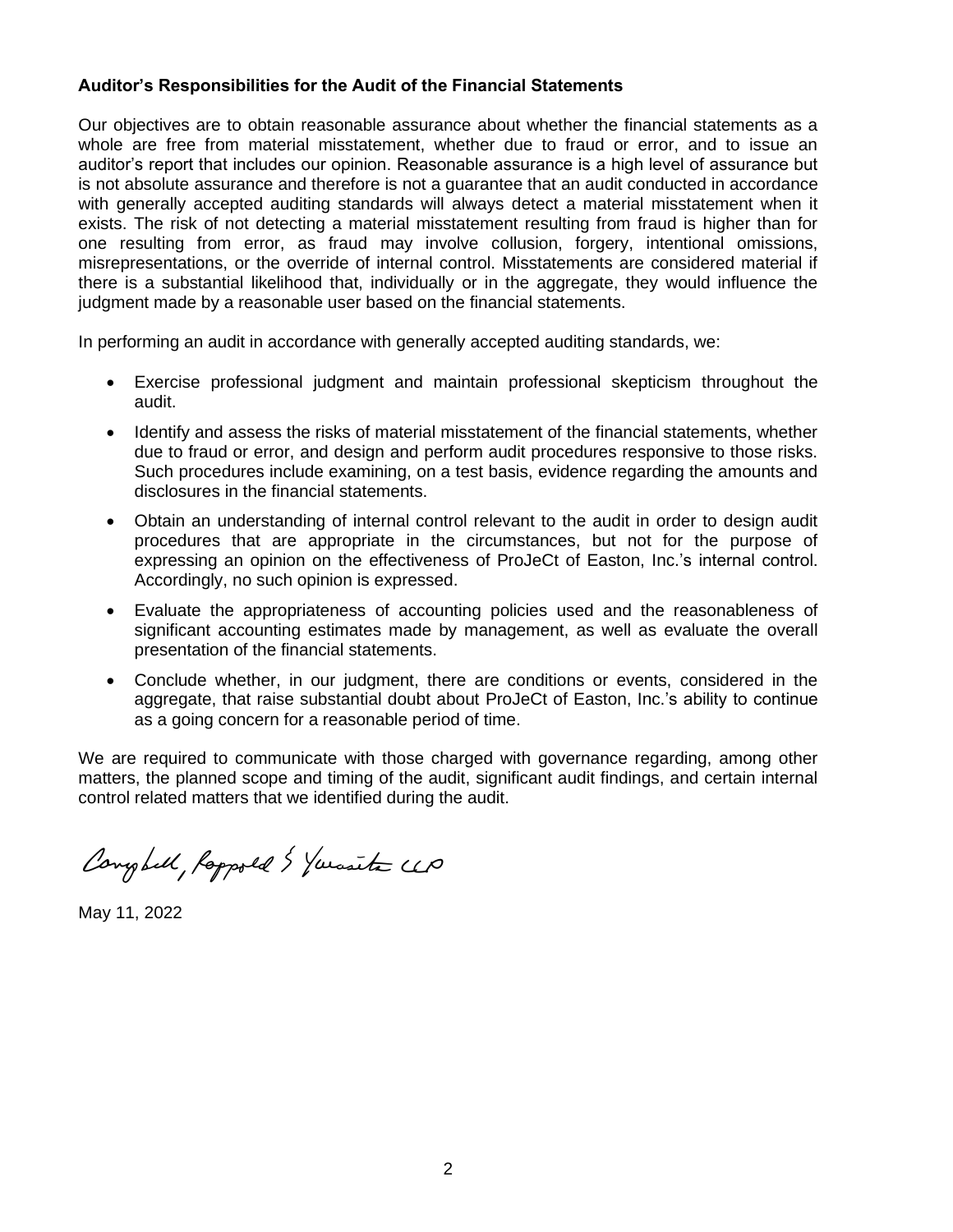## **PROJECT OF EASTON, INC. (A Not-for-Profit Corporation) STATEMENTS OF FINANCIAL POSITION June 30, 2021 and 2020**

|                                                                               |                                      | June 30, 2021                            |                         | June 30, 2020                               |                                   |                         |  |  |  |
|-------------------------------------------------------------------------------|--------------------------------------|------------------------------------------|-------------------------|---------------------------------------------|-----------------------------------|-------------------------|--|--|--|
| - ASSETS -                                                                    | <b>Without Donor</b><br>Restrictions | <b>With Donor</b><br><b>Restrictions</b> | Total                   | <b>Without Donor</b><br><b>Restrictions</b> | With Donor<br><b>Restrictions</b> | Total                   |  |  |  |
| <b>Current Assets:</b>                                                        |                                      |                                          |                         |                                             |                                   |                         |  |  |  |
| Cash and Cash Equivalents<br><b>Accounts Receivable</b>                       | 808,505<br>\$<br>86,562              | \$<br>147,325                            | 955,830<br>\$<br>86.562 | \$<br>742,724<br>73,614                     | 65,766<br>\$                      | \$<br>808,490<br>73.614 |  |  |  |
| Contributions Receivable (Note 4)<br><b>Prepaid Expenses</b>                  | 3,293<br>19,862                      | 15,000                                   | 18,293<br>19,862        | 6,054<br>16,858                             | 35,000                            | 41,054<br>16,858        |  |  |  |
| <b>Total Current Assets</b>                                                   | 918,222                              | 162,325                                  | 1,080,547               | 839,250                                     | 100.766                           | 940,016                 |  |  |  |
| Long-Term Investments (Note 3 and 10)<br>Property and Equipment, Net (Note 5) | 623,832<br>11,501                    | 1,988,564<br>969,882                     | 2,612,396<br>981,383    | 537,057<br>10,675                           | 1,616,374<br>998,888              | 2,153,431<br>1,009,563  |  |  |  |
| <b>TOTAL ASSETS</b>                                                           | 1,553,555                            | \$3,120,771                              | \$4,674,326             | \$1,386,982                                 | \$2,716,028                       | \$4,103,010             |  |  |  |
| - LIABILITIES AND NET ASSETS -                                                |                                      |                                          |                         |                                             |                                   |                         |  |  |  |
| <b>Current Liabilities:</b>                                                   |                                      |                                          |                         |                                             |                                   |                         |  |  |  |
| Line of Credit (Note 6)<br>Accounts Payable and Accrued Expenses              | \$<br>18,318                         | \$                                       | \$<br>18,318            | \$<br>26,251                                | \$                                | \$<br>26,251            |  |  |  |
| Payroll and Related Accruals                                                  | 101,533                              |                                          | 101,533                 | 82,125                                      |                                   | 82,125                  |  |  |  |
| <b>Deferred Revenue</b>                                                       | 4,294                                |                                          | 4,294                   | 20,102                                      |                                   | 20,102                  |  |  |  |
| Paycheck Protection Program Loan (Note 8)                                     | 196,100                              |                                          | 196,100                 | 196,100                                     |                                   | 196,100                 |  |  |  |
| <b>Total Current Liabilities</b>                                              | 320,245                              |                                          | 320,245                 | 324,578                                     |                                   | 324,578                 |  |  |  |
| <b>Total Liabilities</b>                                                      | 320,245                              |                                          | 320,245                 | 324,578                                     |                                   | 324,578                 |  |  |  |
| - NET ASSETS -                                                                |                                      |                                          |                         |                                             |                                   |                         |  |  |  |
| Undesignated                                                                  | 865,788                              |                                          | 865,788                 | 658,061                                     |                                   | 658,061                 |  |  |  |
| <b>Board Designated-Operating Reserve</b>                                     | 356,021                              |                                          | 356,021                 | 393,668                                     |                                   | 393,668                 |  |  |  |
| Invested in Property and Equipment                                            | 11,501                               | 969,882                                  | 981,383                 | 10,675                                      | 998,888                           | 1,009,563               |  |  |  |
| With Donor Restrictions (Note 9)                                              |                                      | 2,150,889                                | 2,150,889               |                                             | 1,717,140                         | 1,717,140               |  |  |  |
| <b>Total Net Assets</b>                                                       | 1,233,310                            | 3,120,771                                | 4,354,081               | 1,062,404                                   | 2,716,028                         | 3,778,432               |  |  |  |
| TOTAL LIABILITIES AND NET ASSETS                                              | 1,553,555<br>\$                      | \$3,120,771                              | 4,674,326<br>\$         | \$1,386,982                                 | \$2,716,028                       | \$4,103,010             |  |  |  |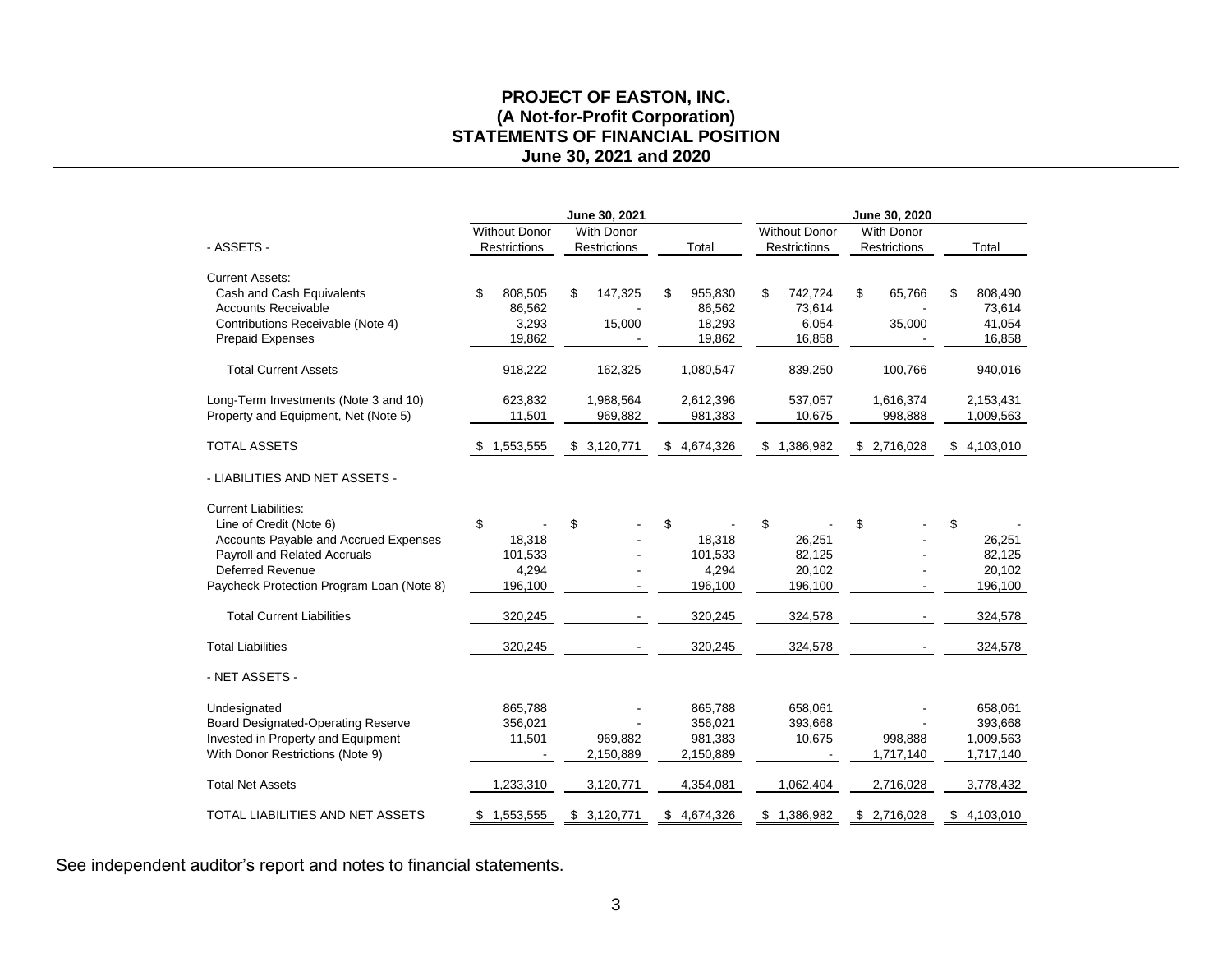## **PROJECT OF EASTON, INC. (A Not-for-Profit Corporation) STATEMENTS OF ACTIVITIES Years Ended June 30, 2021 and 2020**

|                                                              | Year Ended June 30, 2021 |                                      |    |                                   |       |             | Year Ended June 30, 2020      |             |                                   |             |       |             |
|--------------------------------------------------------------|--------------------------|--------------------------------------|----|-----------------------------------|-------|-------------|-------------------------------|-------------|-----------------------------------|-------------|-------|-------------|
|                                                              |                          | <b>Without Donor</b><br>Restrictions |    | <b>With Donor</b><br>Restrictions | Total |             | Without Donor<br>Restrictions |             | <b>With Donor</b><br>Restrictions |             | Total |             |
| <b>Operating Activities:</b><br>Revenues, Gains and Support: |                          |                                      |    |                                   |       |             |                               |             |                                   |             |       |             |
| Contributions                                                | \$                       | 714,340                              | \$ | 186,803                           | \$    | 901,143     | \$                            | 576,828     | \$                                | 207,700     | \$    | 784,528     |
| <b>Special Events</b>                                        |                          |                                      |    |                                   |       |             |                               |             |                                   |             |       |             |
| Revenues                                                     |                          | 45,333                               |    |                                   |       | 45,333      |                               | 46,709      |                                   | 1,000       |       | 47,709      |
| Expenses                                                     |                          | (3,710)                              |    |                                   |       | (3,710)     |                               | (14, 154)   |                                   |             |       | (14, 154)   |
| <b>Net</b>                                                   |                          | 41.623                               |    |                                   |       | 41,623      |                               | 32,555      |                                   | 1,000       |       | 33,555      |
| <b>Contract Revenue</b>                                      |                          | 573,900                              |    |                                   |       | 573,900     |                               | 429,304     |                                   |             |       | 429,304     |
| In-Kind Contributions                                        |                          | 286,627                              |    |                                   |       | 286,627     |                               | 328,117     |                                   |             |       | 328,117     |
| Other Income                                                 |                          | 3,011                                |    |                                   |       | 3,011       |                               | 3,125       |                                   |             |       | 3,125       |
|                                                              |                          | 1,619,501                            |    | 186,803                           |       | 1,806,304   |                               | 1,369,929   |                                   | 208,700     |       | 1,578,629   |
| Net Assets Released from Restrictions                        |                          | 187,150                              |    | (187, 150)                        |       |             |                               | 306,410     |                                   | (306, 410)  |       |             |
| TOTAL REVENUES, GAINS AND OTHER SUPPORT                      |                          | 1,806,651                            |    | (347)                             |       | 1,806,304   |                               | 1,676,339   |                                   | (97, 710)   |       | 1,578,629   |
| Expenses:                                                    |                          |                                      |    |                                   |       |             |                               |             |                                   |             |       |             |
| <b>Program Services</b>                                      |                          | 1,470,820                            |    |                                   |       | 1,470,820   |                               | 1,453,169   |                                   |             |       | 1,453,169   |
| <b>Supporting Services:</b>                                  |                          |                                      |    |                                   |       |             |                               |             |                                   |             |       |             |
| Management and General                                       |                          | 122,911                              |    |                                   |       | 122,911     |                               | 126,340     |                                   |             |       | 126,340     |
| Fundraising                                                  |                          | 95,786                               |    |                                   |       | 95,786      |                               | 101,730     |                                   |             |       | 101,730     |
| <b>Total Supporting Services</b>                             |                          | 218,697                              |    |                                   |       | 218,697     |                               | 228,070     |                                   |             |       | 228,070     |
| <b>TOTAL EXPENSES</b>                                        |                          | 1,689,517                            |    |                                   |       | 1,689,517   |                               | 1,681,239   |                                   |             |       | 1,681,239   |
| Increase (Decrease) in Net Assets from Operating Activities  |                          | 117,134                              |    | (347)                             |       | 116,787     |                               | (4,900)     |                                   | (97, 710)   |       | (102, 610)  |
| Nonoperating:                                                |                          |                                      |    |                                   |       |             |                               |             |                                   |             |       |             |
| <b>Investment Return</b>                                     |                          | 53,772                               |    | 405,090                           |       | 458,862     |                               | 32,625      |                                   | 8,261       |       | 40,886      |
| <b>Capital Contributions</b>                                 |                          |                                      |    |                                   |       |             |                               |             |                                   |             |       |             |
| Increase in Net Assets from Nonoperating Activities          |                          | 53,772                               |    | 405,090                           |       | 458,862     |                               | 32,625      |                                   | 8,261       |       | 40,886      |
| Increase (Decrease) in Net Assets                            |                          | 170,906                              |    | 404,743                           |       | 575,649     |                               | 27,725      |                                   | (89, 449)   |       | (61, 724)   |
| Net Assets, Beginning of Year                                |                          | 1,062,404                            |    | 2,716,028                         |       | 3,778,432   |                               | 1,034,679   |                                   | 2,805,477   |       | 3,840,156   |
| NET ASSETS, END OF YEAR                                      | \$                       | 1,233,310                            |    | \$3,120,771                       |       | \$4,354,081 |                               | \$1,062,404 |                                   | \$2,716,028 |       | \$3,778,432 |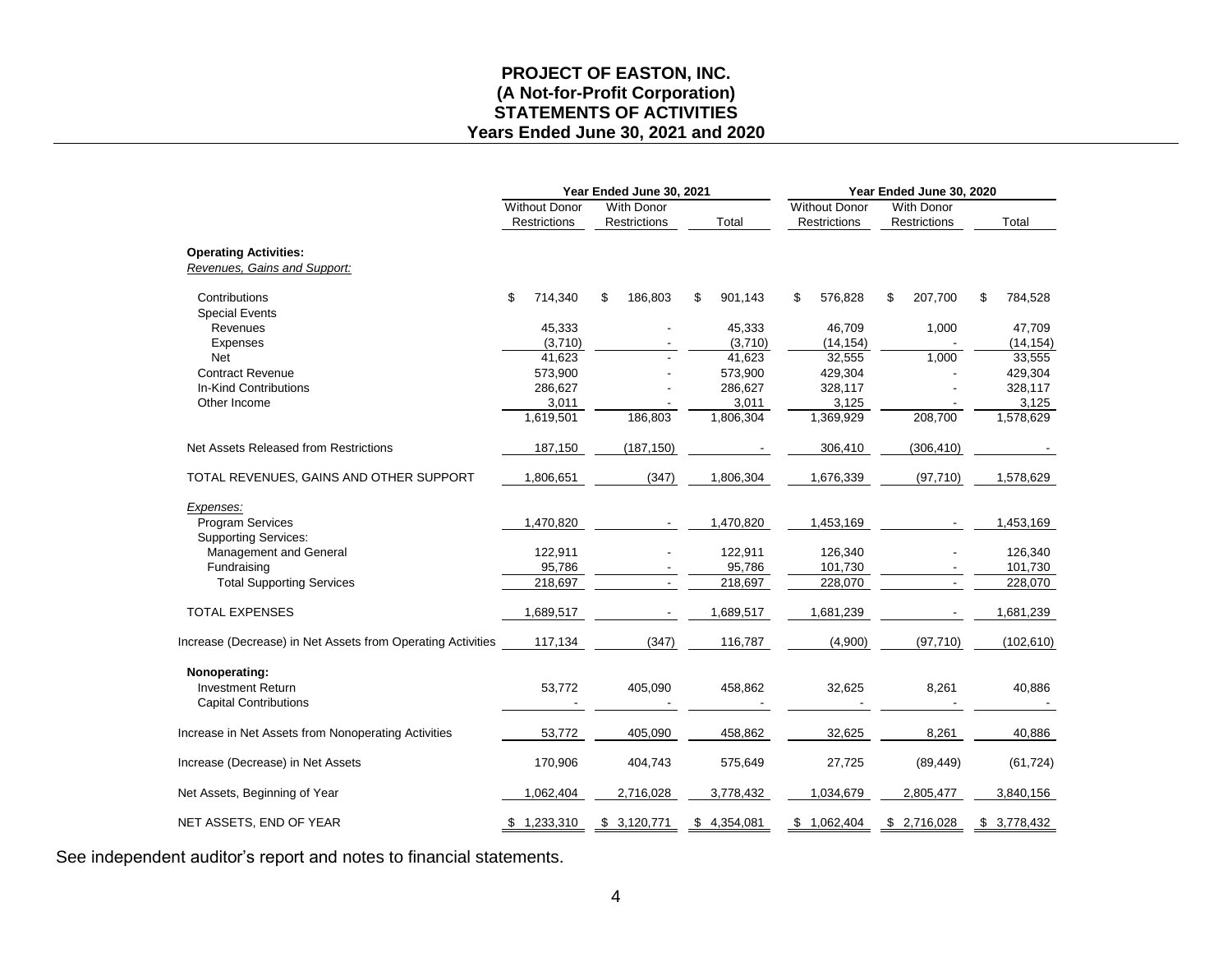#### **PROJECT OF EASTON, INC. (A Not-for-Profit Corporation) STATEMENTS OF FUNCTIONAL EXPENSES Years Ended June 30, 2021 and 2020**

|                                                                              | Year Ended June 30, 2021 |                            |    |                            |    |             |     | Year Ended June 30, 2020 |    |                            |    |                                                  |    |             |    |           |       |
|------------------------------------------------------------------------------|--------------------------|----------------------------|----|----------------------------|----|-------------|-----|--------------------------|----|----------------------------|----|--------------------------------------------------|----|-------------|----|-----------|-------|
|                                                                              |                          |                            |    | <b>Supporting Services</b> |    |             |     |                          |    | <b>Supporting Services</b> |    |                                                  |    |             |    |           |       |
|                                                                              |                          | Program<br><b>Services</b> |    | Management<br>and General  |    | Fundraising |     | Total                    |    |                            |    | Management<br>Program<br>and General<br>Services |    | Fundraising |    |           | Total |
| <b>Personnel Related Expenses</b>                                            | \$                       | 893,339                    | \$ | 87,287                     | \$ | 72,377      | SS. | 1,053,003                | \$ | 853,930                    | \$ | 87,701                                           | \$ | 79,978      | \$ | 1,021,609 |       |
| Professional Fee Related Expenses                                            |                          | 33,366                     |    | 10,381                     |    | 806         |     | 44,553                   |    | 54,333                     |    | 16,079                                           |    |             |    | 70,412    |       |
| <b>Operating Expenses</b>                                                    |                          | 62,946                     |    | 15,237                     |    | 22,603      |     | 100,786                  |    | 50,162                     |    | 14,414                                           |    | 21,640      |    | 86,216    |       |
| Program Related Expenses                                                     |                          | 97,745                     |    |                            |    |             |     | 97,745                   |    | 70,781                     |    |                                                  |    |             |    | 70,781    |       |
| In-Kind Program Expenses                                                     |                          | 285,028                    |    | 1,599                      |    |             |     | 286,627                  |    | 327,692                    |    | 425                                              |    |             |    | 328,117   |       |
| Volunteer and Donor Expenses                                                 |                          | 353                        |    |                            |    |             |     | 353                      |    | 152                        |    | 3                                                |    | 112         |    | 267       |       |
| <b>Facility Expenses</b>                                                     |                          | 65,322                     |    | 7,455                      |    |             |     | 72,777                   |    | 61,766                     |    | 6,805                                            |    |             |    | 68,571    |       |
| <b>Special Event Expenses</b>                                                |                          |                            |    |                            |    | 3,710       |     | 3,710                    |    |                            |    |                                                  |    | 14,154      |    | 14,154    |       |
| <b>Total Before Depreciation</b>                                             |                          | 1,438,099                  |    | 121,959                    |    | 99,496      |     | 1,659,554                |    | 1,418,816                  |    | 125,427                                          |    | 115,884     |    | 1,660,127 |       |
| Depreciation                                                                 |                          | 32,721                     |    | 952                        |    |             |     | 33,673                   |    | 34,353                     |    | 913                                              |    |             |    | 35,266    |       |
| <b>Total Expenses by Function</b>                                            |                          | 1,470,820                  |    | 122,911                    |    | 99,496      |     | 1,693,227                |    | 1,453,169                  |    | 126,340                                          |    | 115,884     |    | 1,695,393 |       |
| Less: Expenses Included With<br>Revenues on the Statements of<br>Activities: |                          |                            |    |                            |    |             |     |                          |    |                            |    |                                                  |    |             |    |           |       |
| Direct Costs of Special Events                                               |                          |                            |    |                            |    | (3,710)     |     | (3,710)                  |    |                            |    |                                                  |    | (14, 154)   |    | (14, 154) |       |
|                                                                              | S.                       | 1,470,820                  | \$ | 122,911                    | S. | 95,786      | \$  | 1,689,517                |    | \$1,453,169                | \$ | 126,340                                          | S  | 101,730     | \$ | 1,681,239 |       |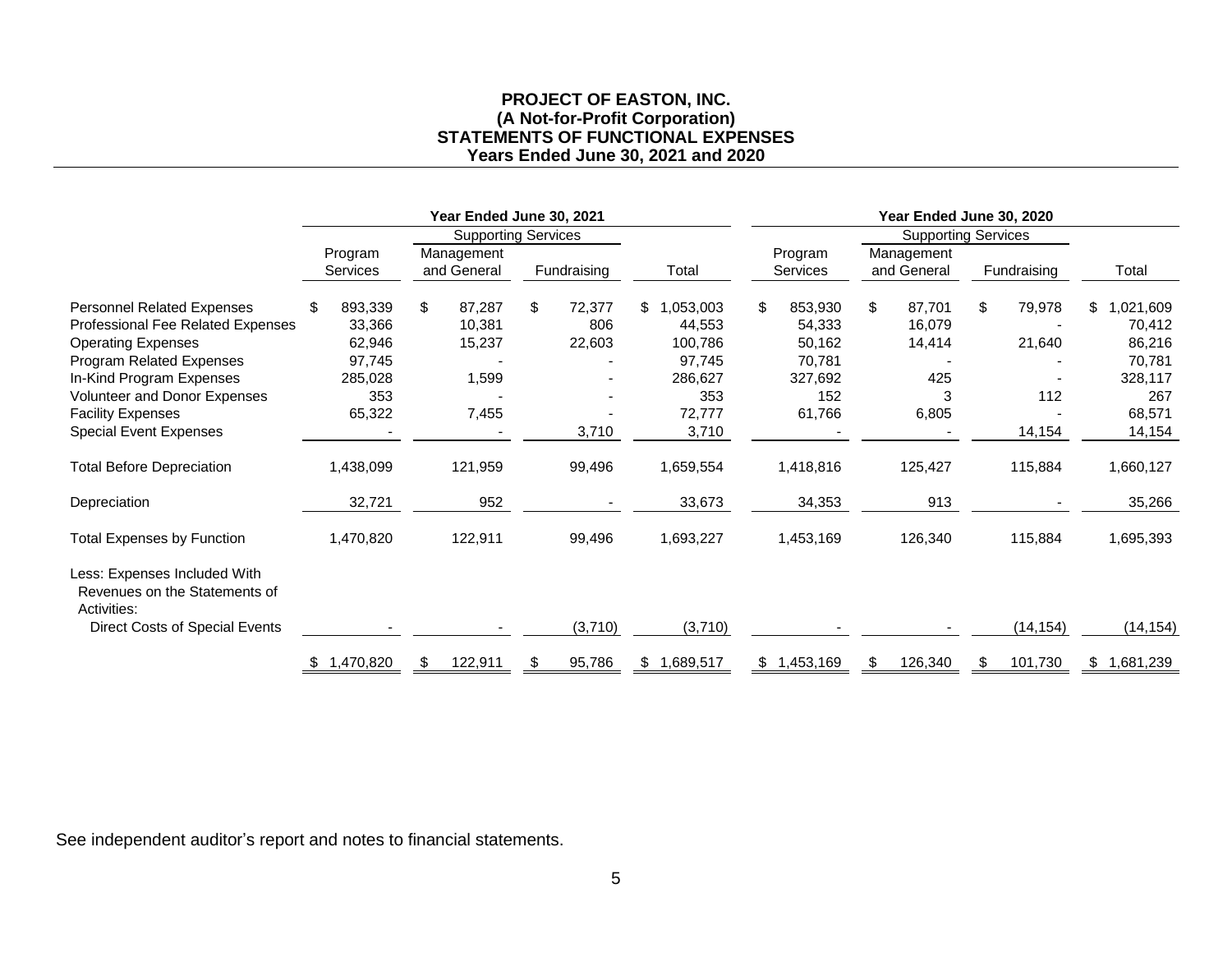## **PROJECT OF EASTON, INC. (A Not-for-Profit Corporation) STATEMENTS OF CASH FLOWS Years Ended June 30, 2021 and 2020**

|                                                            | Year Ended June 30, |            |     |            |  |
|------------------------------------------------------------|---------------------|------------|-----|------------|--|
|                                                            |                     | 2021       |     | 2020       |  |
| <b>Cash Flows from Operating Activities:</b>               |                     |            |     |            |  |
| Change in Net Assets                                       | \$                  | 575,649    | \$  | (61, 724)  |  |
| Adjustments to Reconcile Change in                         |                     |            |     |            |  |
| Net Assets to Net Cash Provided (Used) by                  |                     |            |     |            |  |
| <b>Operating Activities:</b>                               |                     |            |     |            |  |
| Depreciation and Amortization                              |                     | 33,673     |     | 35,266     |  |
| Unrealized (Gain) Loss on Investments                      |                     | (370, 207) |     | 13,369     |  |
| Realized (Gain) Loss on Sale of Investments                |                     | (40, 658)  |     | (2, 554)   |  |
| Increase in Accounts Receivable                            |                     | (12, 948)  |     | (41, 346)  |  |
| Decrease/(Increase) in Contributions Receivable for        |                     |            |     |            |  |
| <b>Operating Purposes</b>                                  |                     | 22,761     |     | (16, 148)  |  |
| Increase in Prepaid Expenses                               |                     | (3,004)    |     | (698)      |  |
| (Decrease) Increase in Accounts Payable and                |                     |            |     |            |  |
| <b>Other Liabilities</b>                                   |                     | (4, 333)   |     | 15,913     |  |
| Net Cash Provided (Used) by Operating Activities           |                     | 200,933    |     | (57, 922)  |  |
| <b>Cash Flows from Investing Activities:</b>               |                     |            |     |            |  |
| Purchase of Property and Equipment                         |                     | (5, 493)   |     | (7,500)    |  |
| Proceeds from Sale of Investments                          |                     | 172,899    |     | 285,903    |  |
| Purchase of Investments                                    |                     | (220,999)  |     | (335, 027) |  |
|                                                            |                     |            |     |            |  |
| Net Cash Used by Investing Activities                      |                     | (53, 593)  |     | (56, 624)  |  |
| <b>Cash Flows from Financing Activities:</b>               |                     |            |     |            |  |
| Borrowing on PPP Loan                                      |                     |            |     | 196,100    |  |
| Net Cash Provided by Financing Activities                  |                     |            |     | 196,100    |  |
|                                                            |                     |            |     |            |  |
| Net Increase in Cash and Cash Equivalents                  |                     | 147,340    |     | 81,554     |  |
| Cash and Cash Equivalents, Beginning of Year               |                     | 808,490    |     | 726,936    |  |
| CASH AND CASH EQUIVALENTS, END OF YEAR                     | \$                  | 955,830    | -\$ | 808,490    |  |
| <b>Supplemental Data:</b>                                  |                     |            |     |            |  |
|                                                            |                     |            |     |            |  |
| In-Kind Contributions (Food, Supplies, and Transportation) | -\$                 | 286,627    | \$  | 328,117    |  |
| In-Kind - Special Events Related                           | \$                  |            | \$  | 5,048      |  |
| Stocks Contributed (Included in Contributions)             | \$                  | 60,744     | \$  | 61,540     |  |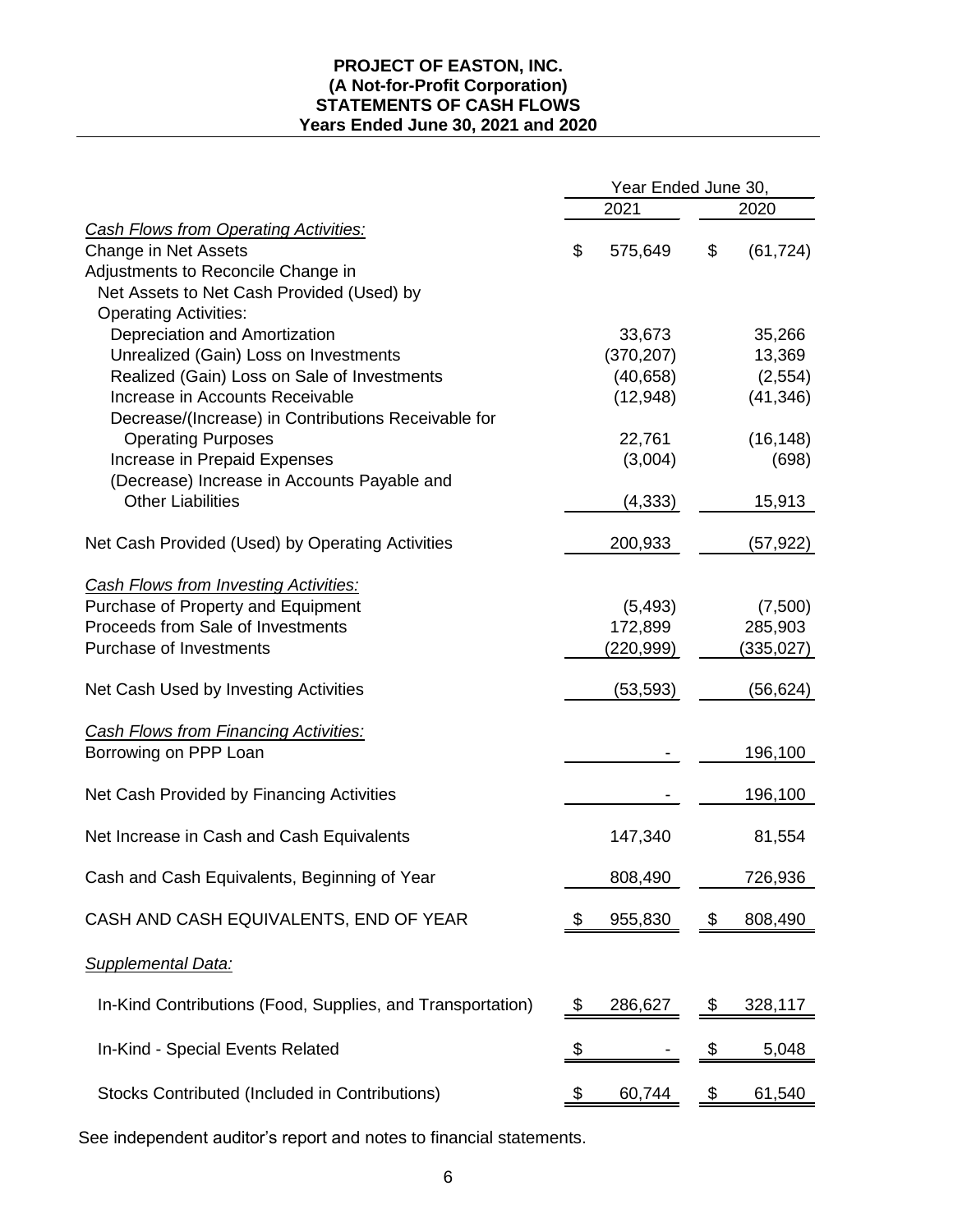## **1. Nature of Activities and Summary of Significant Accounting Policies**

### *Nature of Activities*

ProJeCt of Easton, Inc. (ProJeCt) is a community benefit human service agency founded in 1968. The mission is to build a better community by helping people to help themselves. The agency improves the community and helps economically and educationally disadvantaged adults and children by assisting them with their emergency needs and developing their potential to achieve self-sufficiency through an integrated system of evidence-based social support and education programs. ProJeCt provides assistance to more than 5,000 people a year, serving Easton and surrounding communities. The Organization is supported by donor contributions, government contracts, foundations and the United Way.

### *Basis of Accounting*

The accompanying financial statements have been prepared on the accrual basis of accounting, in accordance with accounting principles generally accepted in the United States of America.

### *Basis of Presentation*

Net assets and revenues, expenses, gains and losses are classified based on the existence or absence of donor-imposed restrictions. Accordingly, net assets of the Organization and changes therein are classified and reported as follows:

**Net Assets Without Donor Restrictions** – Net assets available for use in general operations and not subject to donor or certain grantor restrictions. Net assets without donor restrictions may be designated for specific purposes by the action of the Board of Directors.

**Net Assets With Donor Restrictions** – Net assets subject to donor or certain grantor-imposed restrictions. Some donor-imposed restrictions are temporary in nature, such as those that will be met by the passage of time, or other events specified by the donor. Other donor-imposed restrictions are perpetual in nature, where the donor stipulates that resource be maintained in perpetuity. Donor-imposed restrictions are released when a restriction expires, that is when the stipulated time has elapsed, when the stipulated purpose for which the resource was restricted has been fulfilled, or both.

### *Revenues*

Revenues are reported as increases in net assets without donor restrictions unless use of the related assets is limited by donor-imposed restrictions. Expenses are reported as decreases in net assets without donor restrictions. Gains and losses on investments and other assets or liabilities are reported as increases or decreases in net assets without donor restrictions unless their use is restricted by explicit donor stipulation or by law. Expirations of restrictions on net assets by fulfillment of the donor-stipulated purpose or by passage of the stipulated time period are reported as reclassifications between the applicable classes of net assets.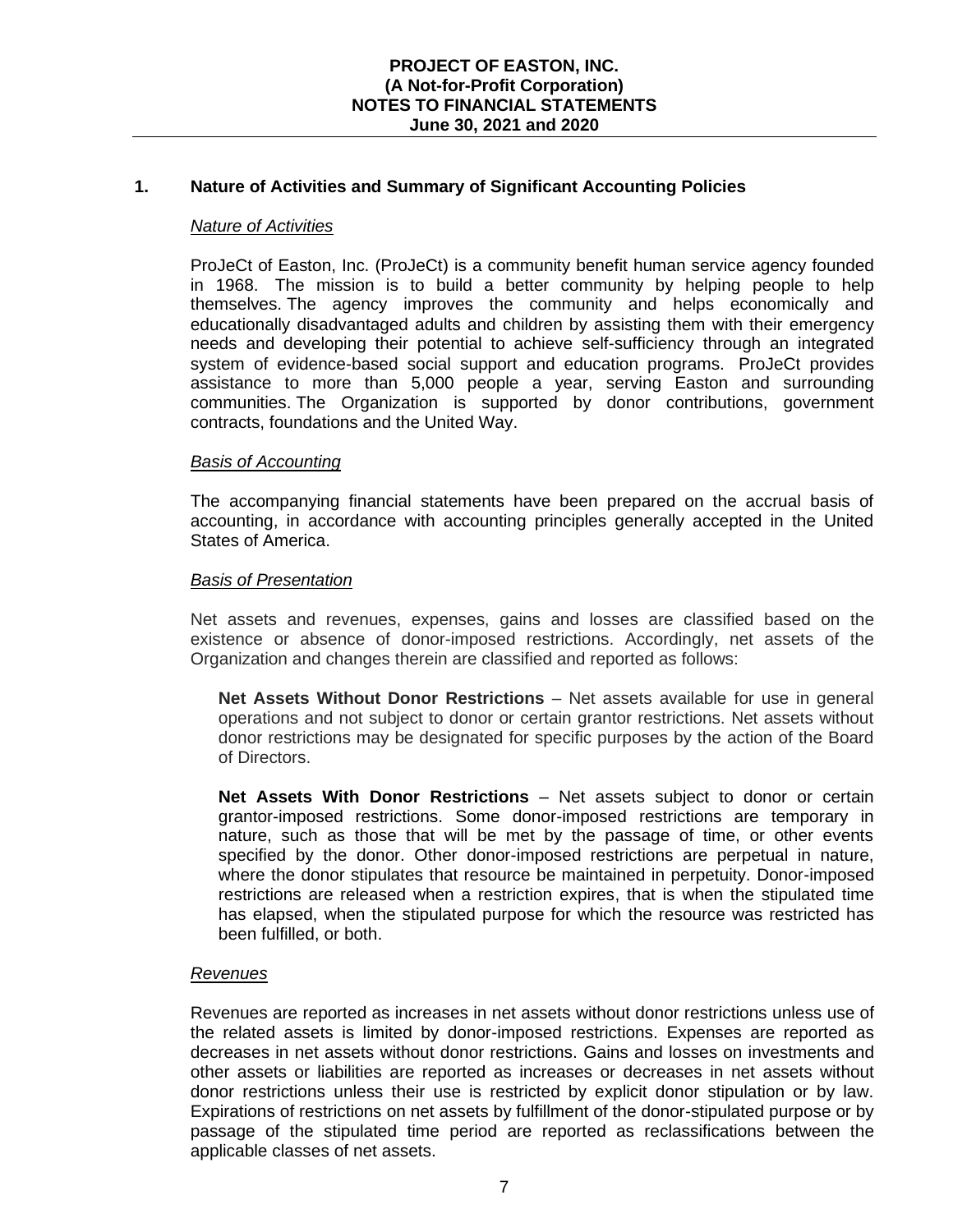# **1. Nature of Activities and Summary of Significant Accounting Policies (Continued)**

# *Revenues (Continued)*

• Grants and Contributions – The Organization receives multiple grants from government agencies and contributions from individuals and the general public used to assist with the Organization's daily operations. Grants and contributions are recognized in the period that they earned in accordance with ASC 958-605.

# *Contributions*

Contributions received and unconditional promises to give are measured at their fair values and are reported as an increase in net assets. The Organization reports gifts of cash and other assets as restricted support if they are received with donor stipulations that limit the use of the donated assets, or if they are designated as support for future periods. When a donor restriction expires, that is when a stipulated time restriction ends or purpose restriction is accomplished, net assets with donor restrictions are reclassified to net assets without donor restrictions and reported in the Statements of Activities as net assets released from restrictions. Donor-restricted contributions whose restrictions are met in the same reporting period are reported as unrestricted support. Management reviews contribution receivable balances for collectability based on aging of the pledges. An allowance of \$4,000 was deemed adequate by management for 2021 and 2020.

The Organization reports gifts of goods and equipment as unrestricted support unless explicit donor stipulations specify how the donated assets must be used. Gifts of longlived assets with explicit restrictions that specify how the assets are to be used and gifts of cash or other assets that must be used to acquire long-lived assets are reported as restricted support. Absent explicit donor stipulations about how long-lived assets must be maintained, the Organization reports expirations of donor restrictions when the donated or acquired long-lived assets are placed in service.

# *Use of Estimates*

The preparation of financial statements in conformity with accounting principles generally accepted in the United States of America requires management to make estimates and assumptions that affect certain reported amounts and disclosures. Actual results could differ from those estimates.

# *Cash and Cash Equivalents*

For purposes of the Statements of Cash Flows, the Organization considers all highly liquid investments available for current use with an initial maturity of three months or less to be cash and cash equivalents. Money market funds held in investment accounts are excluded.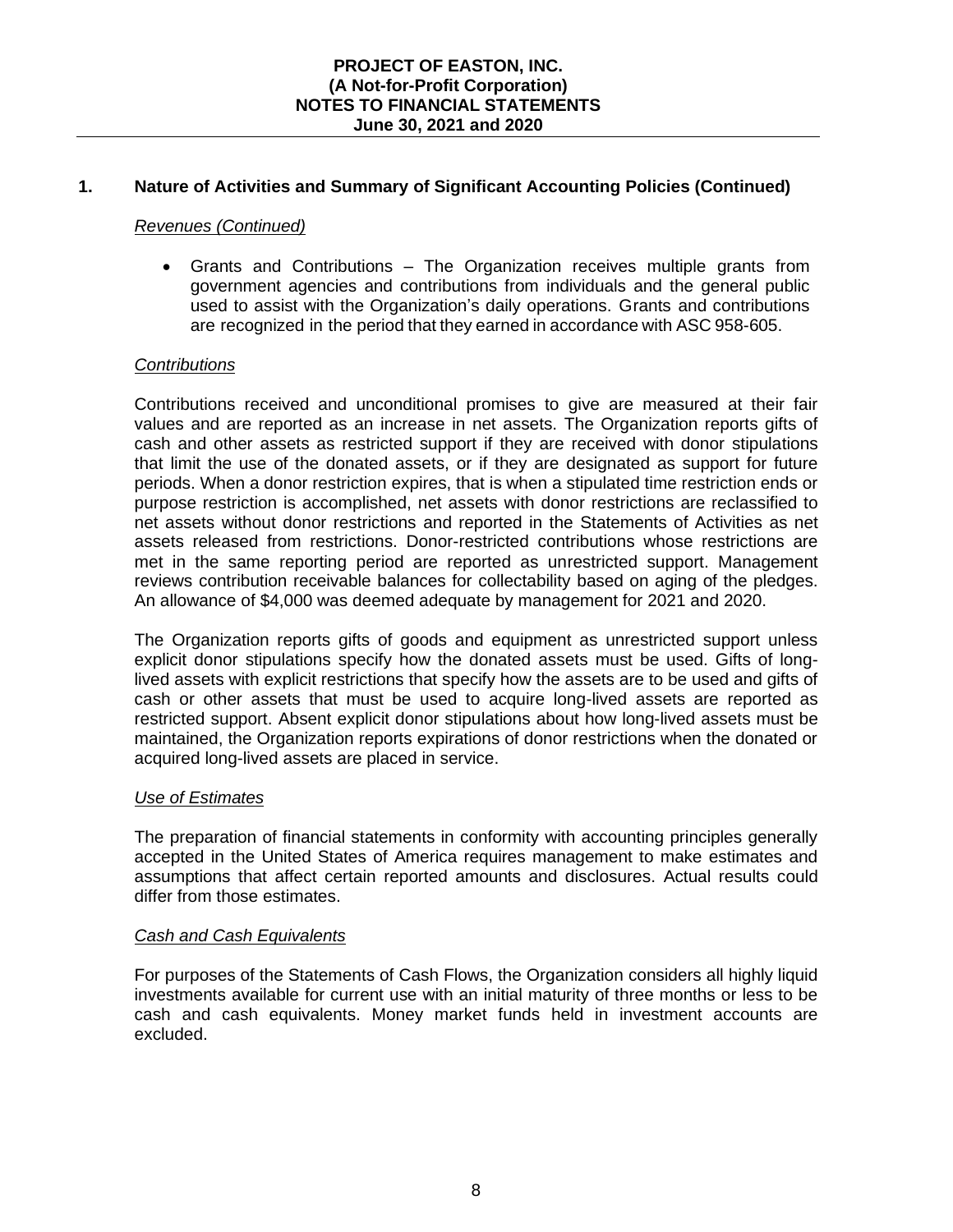# **1. Nature of Activities and Summary of Significant Accounting Policies (Continued)**

## *Accounts Receivable*

Accounts receivable represents amounts due from various sources including government agencies. Management has determined that the receivables are fully collectible; therefore, no allowance for uncollectibles is considered necessary.

### *Investments*

Investments in marketable securities with readily determinable fair values and all investments in debt securities are valued at their fair values in the Statements of Financial Position. Unrealized gains and losses are included in the change in net assets.

### *Property and Equipment*

The Organization capitalizes property and equipment with an original cost over \$1,000. Property and equipment is stated at cost or at estimated fair value at the date of gift. Depreciation is computed using the straight-line method over the estimated lives of the assets, as follows:

| Equipment                     | 5-15 years    |
|-------------------------------|---------------|
| <b>Furniture and Fixtures</b> | 5-10 years    |
| Leasehold Improvements        | 5-15 years    |
| <b>Building Improvements</b>  | $10-40$ years |
| <b>Building</b>               | 40 years      |

Routine repairs and maintenance costs are expensed as incurred.

### *Donated Materials and Services*

Donated materials and equipment are reflected as contributions in the accompanying statements at their estimated values at the date of receipt. Donated services of specialized skill (i.e., legal) that would be purchased in the absence of this donation are recorded at an estimated market rate for the corresponding hours spent. No amounts have been recognized in the accompanying Statement of Activities for donated services because the criteria for recognition of such volunteer efforts have not been satisfied. However, a substantial number of volunteers have donated significant amounts of their time in the Organization's program services and in its fund-raising campaigns.

### *Operations*

Results from operations in the Statements of Activities reflect all transactions increasing or decreasing net assets except those items of a capital nature – that is, items associated with investment or acquisition of land, building, and equipment.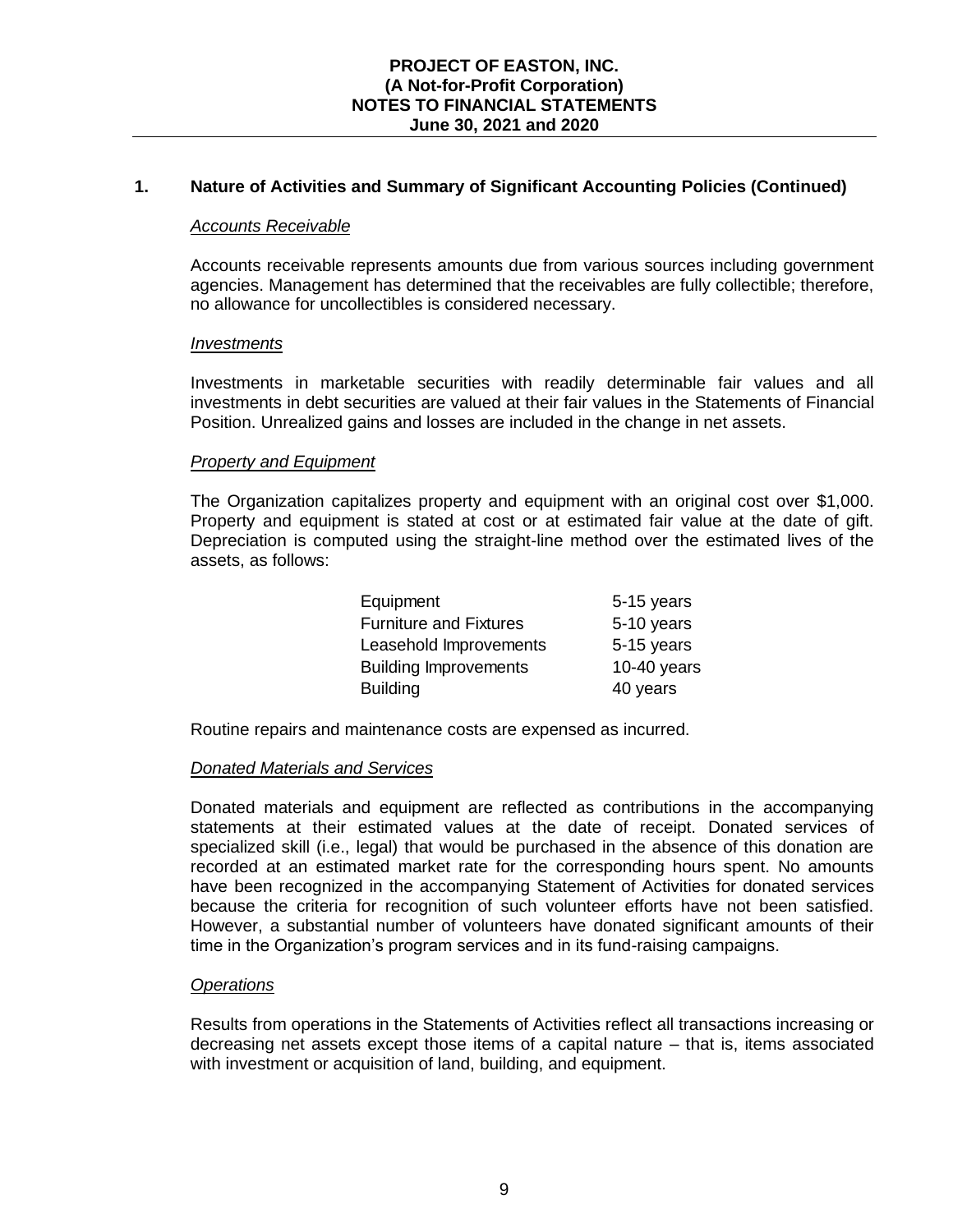# **1. Nature of Activities and Summary of Significant Accounting Policies (Continued)**

## *Income Taxes*

ProJeCt of Easton, Inc. is a not-for-profit corporation that is exempt from income taxes under Section 501(c)(3) of the Internal Revenue Code.

The accounting standard for uncertainty in income taxes addresses the determination of whether tax benefits claimed or expected to be claimed on a tax return should be recorded in the financial statements. Under that guidance, the Organization may recognize the tax benefits from an uncertain tax position only if it is more likely than not that the tax position will be sustained on examination by taxing authorities based on the technical merits of the position. Examples of tax positions include the tax-exempt status of the Organization and various positions related to the potential sources of unrelated business taxable income (UBIT). The tax benefits recognized in the financial statements from such a position are measured based on the largest benefit that has a greater than 50% likelihood of being realized upon ultimate settlement. There were no unrecognized tax benefits identified or liabilities recorded for fiscal year 2021 and 2020.

The Organization files its 990 with the United States Internal Revenue Service.

## *Functional Allocation of Expenses*

The costs of providing the various programs and other activities have been summarized on a functional basis in the Statements of Activities and Statements of Functional Expenses. Accordingly, certain costs have been allocated among the programs and supporting services benefited. Expenses that can be identified with a specific program, fundraising, or support service are allocated directly according to their natural classification. Other expenses that are common to several functions are allocated based on estimates made for time spent by key personnel between functions, space occupied by function, and other objective bases.

### *Concentration of Credit Risk*

The Organization maintains accounts at various banks. Accounts at each bank are insured by the Federal Deposit Insurance Corporation (FDIC) up to \$250,000. At times, the Organization maintains cash balances which may exceed federally insured limits; it historically has not experienced any credit-related losses. Amounts in excess of FDIC limits at June 30, 2021 were \$505,854.

### *Concentration of Grants*

Approximately 28% and 22% of the Organization's support for the year ended June 30, 2021 and 2020, respectively came from government grants.

### *Advertising Costs*

Advertising costs are expensed as incurred and charged to programs and/or management and general based on the nature of the expense. Total advertising expense was \$0 and \$940 for the years ended June 30, 2021 and 2020, respectively.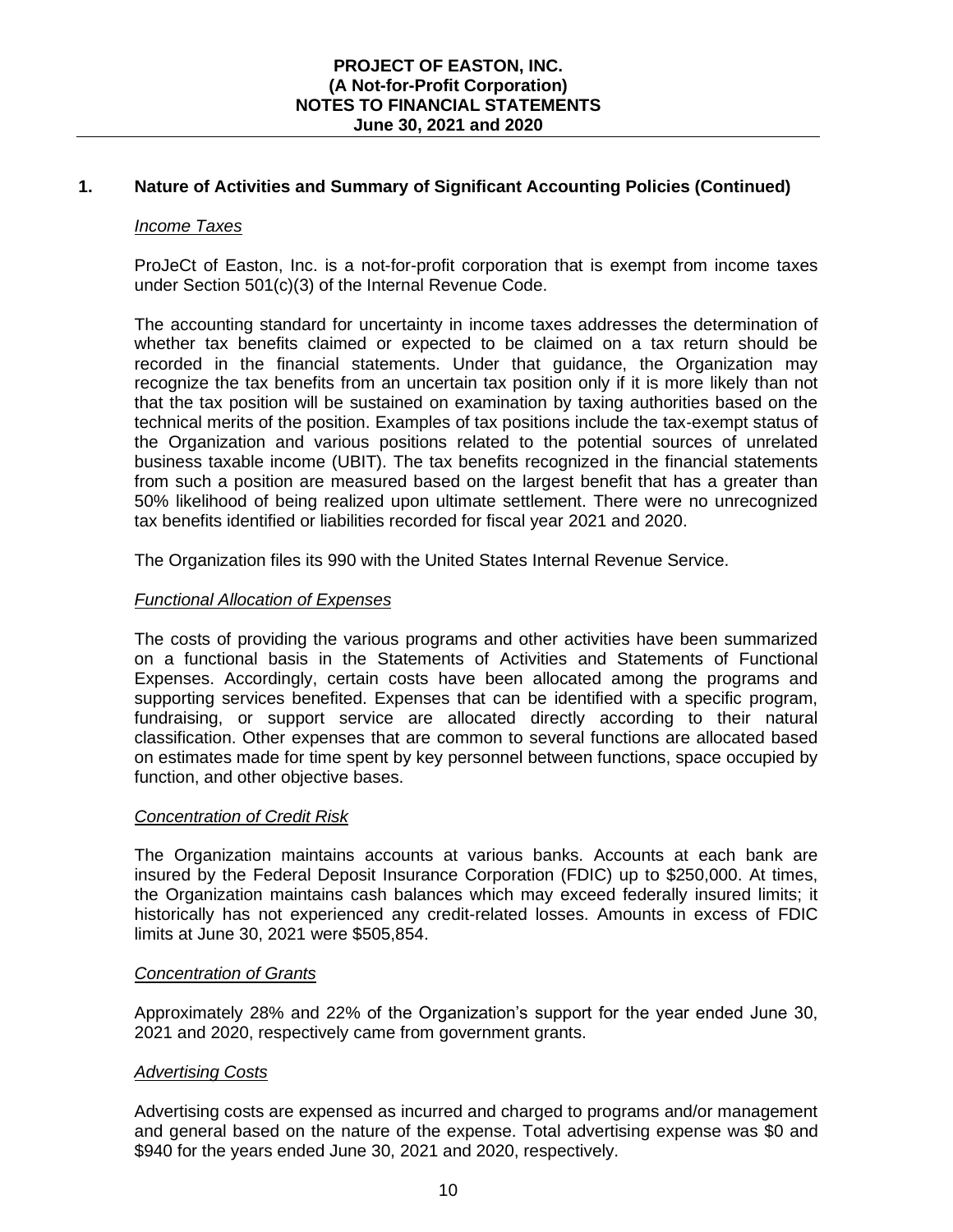# **1. Nature of Activities and Summary of Significant Accounting Policies (Continued)**

# *Accounting for Paycheck Protection Program (PPP)*

The Organization may account for a Paycheck Protection Program (PPP) loan as a financial liability in accordance with FASB ASC Topic 470, Debt, or under other models, if certain conditions are met. If the Organization expects to meet the PPP's eligibility criteria and concludes that the PPP loan represents, in substance, a grant that is expected to be forgiven, the Organization may account for the PPP loan in accordance with ASC Subtopic 958-605 as a conditional contribution. As of June 30, 2020, management had not evaluated whether the Organization would meet the eligibility criteria for full forgiveness of the Loan. For this reason, the Organization elected the debt method. Under this method, the Organization recorded a debt liability on the Statement of Financial Position and will subsequently recognize revenue from the extinguishment of debt once forgiveness has been determined by the Small Business Administration. On May 8, 2020, the Organization received \$196,100 under the Paycheck Protection Program. Forgiveness was received July, 2021, and the extinguishment of debt will be recognized in the financial statements during the year ending June 30, 2022.

# *Adoption of New Accounting Standards*

During 2021, the Organization adopted ASU No. 2018-03, *Fair Value Measurements* (Topic 820), which provides for changes to the disclosure requirements for recurring and nonrecurring fair value measurements under Topic 820, including changes in unrealized gains and losses, the range and weighted average of significant unobservable inputs used to develop level 3 fair value measurements, and the narrative description of measurement uncertainty.

# **2. Liquidity and Availability of Resources**

Financial assets available for general expenditure that is, without donor or other restrictions limiting their use, within one year of the date of the Statements of Financial Position, consist of the following:

|                                        | June 30, |           |    |           |  |  |
|----------------------------------------|----------|-----------|----|-----------|--|--|
|                                        |          | 2021      |    | 2020      |  |  |
|                                        |          |           |    |           |  |  |
| <b>Without Donor Restrictions:</b>     |          |           |    |           |  |  |
| Cash and Cash Equivalents              | \$       | 808,505   | S  | 742.724   |  |  |
| <b>Accounts Receivable</b>             |          | 86,562    |    | 73,614    |  |  |
| <b>Contributions Receivable</b>        |          | 3,293     |    | 6,054     |  |  |
| Long-Term Investments                  |          | 623,832   |    | 537,057   |  |  |
|                                        |          | 1,522,192 |    | 1,359,449 |  |  |
| Less: Designated for Operating Reserve |          | (356,021) |    | (393,668) |  |  |
|                                        |          |           |    |           |  |  |
|                                        |          | 1,166,171 | \$ | 965.781   |  |  |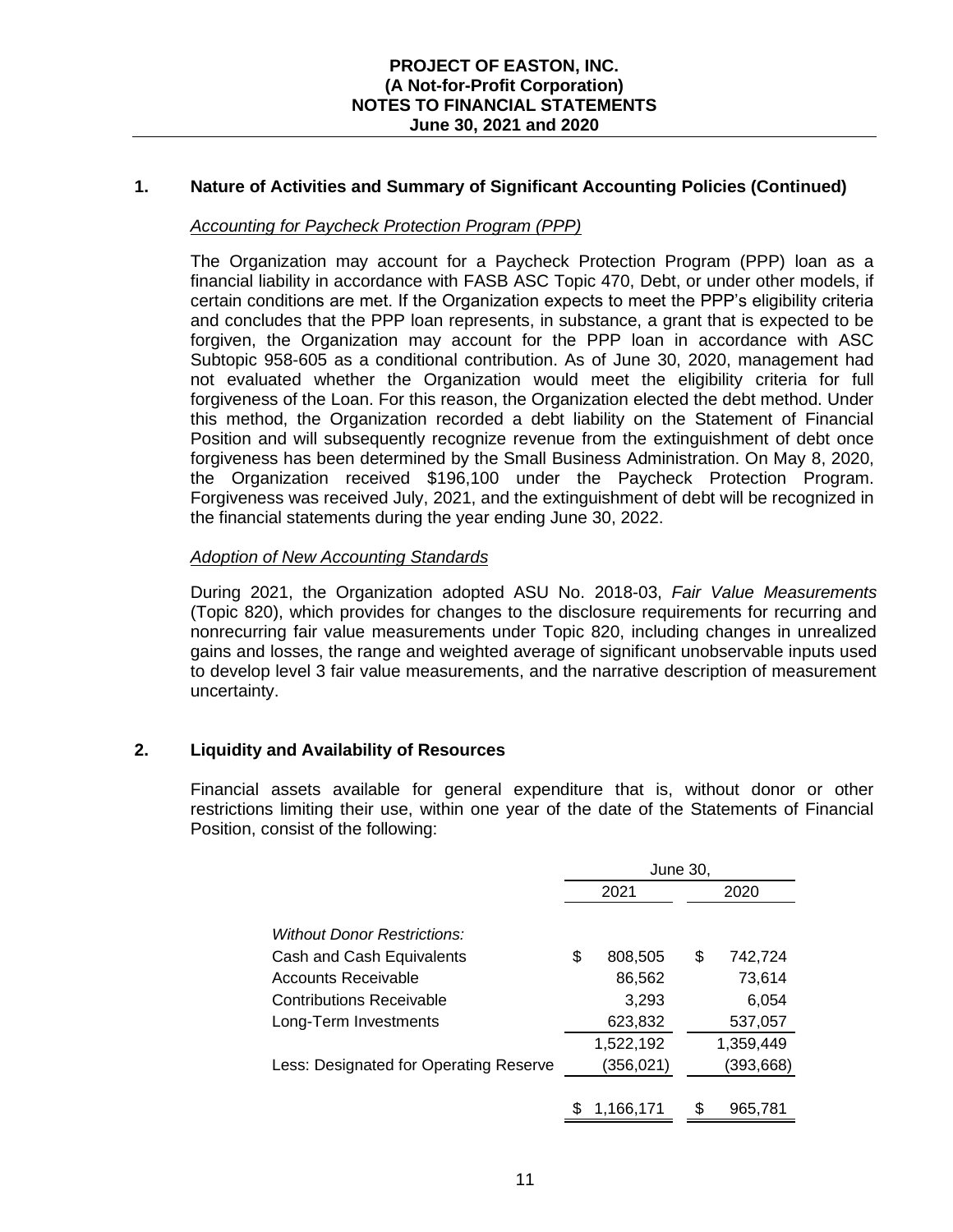# **2. Liquidity and Availability of Resources (Continued)**

The Organization is supported mainly by contributions and contract revenues. The Organization believes that funding from contract revenues and contributions and the assets held at June 30, 2021, is sufficient to enable the Organization to continue operating for the upcoming year. Additionally, the Organization has access to a \$150,000 line of credit that it could draw upon to meet cash needs. The operating reserve designated by the Board of Directors could be made available with action by the Board (See Note 9).

## **3. Investments**

Investments as of June 30, 2021 and 2020 are summarized as follows:

|                                    | June 30, 2020       |                           |                          |                     |  |  |
|------------------------------------|---------------------|---------------------------|--------------------------|---------------------|--|--|
|                                    | Cost                | Market                    | Cost                     | Market              |  |  |
| Money Market Funds<br>Mutual Funds | 47.278<br>2,041,691 | \$<br>47.278<br>2,565,118 | 23.181<br>S<br>1,977,031 | 23,181<br>2,130,250 |  |  |
|                                    | \$2,088,969         | \$2,612,396               | \$2,000,212              | 2,153,431           |  |  |

The following schedule summarizes the investment return and its classification in the Statements of Activities for the year ended June 30, 2021 and 2020.

|                                                                             | June 30, |                   |    |                    |  |  |
|-----------------------------------------------------------------------------|----------|-------------------|----|--------------------|--|--|
|                                                                             |          | 2021              |    | 2020               |  |  |
| Interest and Dividends                                                      | \$       | 59,237            | \$ | 62,311             |  |  |
| Realized Gains (Losses)<br>Unrealized Gains (Losses)                        |          | 40,927<br>370,207 |    | 2,269<br>(13, 369) |  |  |
| Fees                                                                        |          | (11, 405)         |    | (10, 633)          |  |  |
| Investment Return - Long Term<br>Investments                                | \$       | 458,966           | \$ | 40,578             |  |  |
| Interest/Dividend Income from Operations<br>Realized Gain (Loss) on Donated |          | 165               |    | 23                 |  |  |
| Stocks Sold                                                                 |          | (269)             |    | 285                |  |  |
| Investment Return Reported<br>on Statement of Activities                    | \$       | 458.862           | S  | 40.886             |  |  |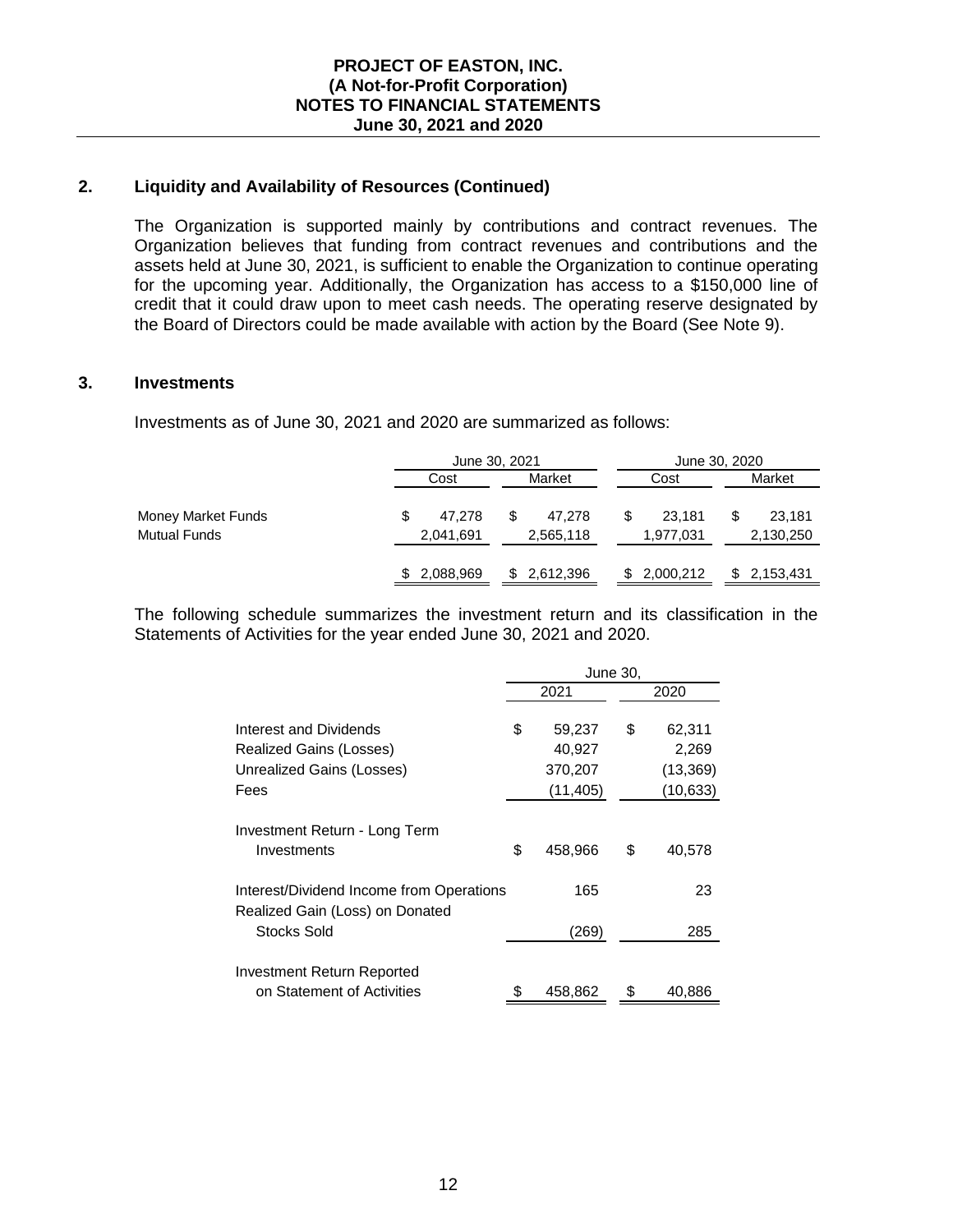# **4. Contributions Receivable**

Contributions receivable as of June 30, 2021 and 2020 are as follows:

|                                                       | June 30, |        |      |        |  |  |
|-------------------------------------------------------|----------|--------|------|--------|--|--|
|                                                       |          | 2021   | 2020 |        |  |  |
|                                                       |          |        |      |        |  |  |
| Due in less than one year<br>Due in one to five years | S        | 22,293 | S    | 45,054 |  |  |
| <b>Total Contributions Receivable</b>                 |          | 22,293 |      | 45,054 |  |  |
| Less: Allowance for uncollectibles                    |          | 4,000  |      | 4,000  |  |  |
| Net Contributions Receivable                          |          | 18,293 |      | 41,054 |  |  |

# **5. Property and Equipment**

Property and equipment as of June 30, 2021 and 2020 consist of the following:

|                                   | June 30,             |         |   |                     |      |                      |   |                     |  |  |
|-----------------------------------|----------------------|---------|---|---------------------|------|----------------------|---|---------------------|--|--|
|                                   |                      | 2021    |   |                     | 2020 |                      |   |                     |  |  |
|                                   | <b>Without Donor</b> |         |   | <b>With Donor</b>   |      | <b>Without Donor</b> |   | <b>With Donor</b>   |  |  |
|                                   | <b>Restrictions</b>  |         |   | <b>Restrictions</b> |      | <b>Restrictions</b>  |   | <b>Restrictions</b> |  |  |
|                                   |                      |         |   |                     |      |                      |   |                     |  |  |
| Land                              | \$                   |         | S | 237.300             | \$   |                      | S | 237.300             |  |  |
| <b>Building</b>                   |                      | 7.500   |   | 1.152.644           |      | 7.500                |   | 1.152.644           |  |  |
| Leasehold Improvements            |                      | 53,894  |   |                     |      | 53,894               |   |                     |  |  |
| Furniture, Fixtures and Equipment |                      | 120,122 |   |                     |      | 114,629              |   |                     |  |  |
| <b>Equipment Deposit</b>          |                      |         |   |                     |      |                      |   |                     |  |  |
|                                   |                      | 181,516 |   | 1,389,944           |      | 176,023              |   | 1,389,944           |  |  |
| Less: Accumulated Depreciation    |                      | 170,015 |   | 420.062             |      | 165,348              |   | 391,056             |  |  |
|                                   |                      |         |   |                     |      |                      |   |                     |  |  |
|                                   |                      | 11,501  |   | 969,882             |      | 10,675               |   | 998,888             |  |  |

Depreciation charged to expense was \$33,673 and \$35,266 for the years ended June 30, 2021 and 2020, respectively. See Note 12 regarding the portion of Property and Equipment with donor restrictions.

# **6. Line of Credit**

The Organization has an unsecured bank line of credit available up to a maximum credit limit of \$150,000, due on demand, which expires December 30, 2022. As of June 30, 2021 and 2020 there was no outstanding balance.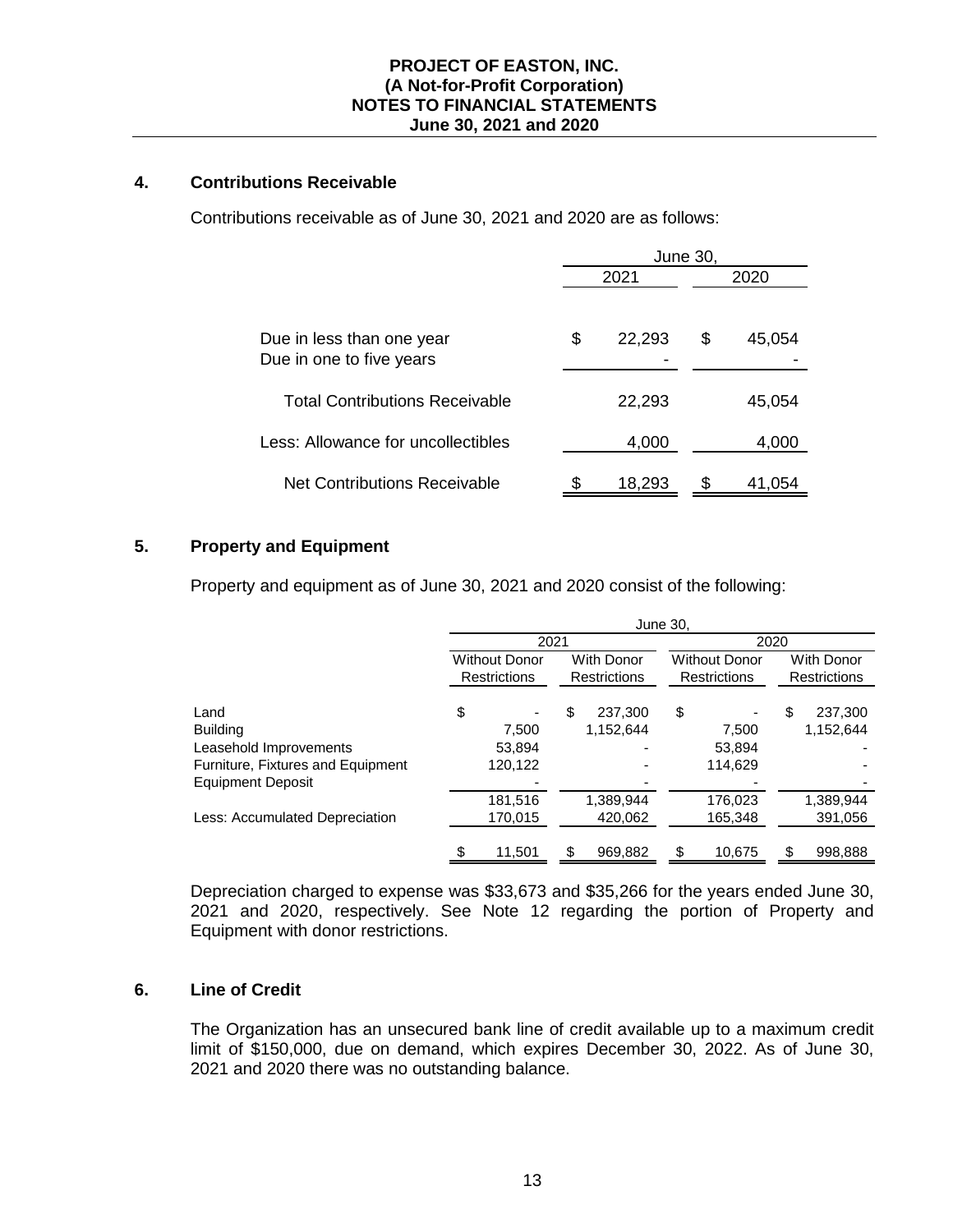## **7. Leases**

The Organization leases property at 320 Ferry Street, Easton, PA from St. John's Lutheran church for general operating purposes. The lease term formally expired prior to July 1, 2017 and has continued on a month-to-month basis since then based on the mutual understanding between the Organization and the church. Rent is \$850 per month plus refuse costs, \$124 per month. Total expense for the years ended June 30, 2021 and 2020 was \$11,688. The Organization expects to continue leasing this space, at a minimum, through June 30, 2022. The Organization also leases office equipment under long-term operating lease agreements. Operating lease expense was \$9,918 and \$6,180 for the years ended June 30, 2021 and 2020, respectively.

Minimum lease payments under these leases are as follows:

| Year ending June 30, |    |        |
|----------------------|----|--------|
| 2022                 | \$ | 12,225 |
| 2023                 |    | 12,225 |
| 2024                 |    | 12,225 |
| 2025                 |    | 11,851 |
| 2026                 |    | 6,833  |
|                      |    |        |
|                      | S. | 55,359 |

# **8. Paycheck Protection Program Loan**

On May 8, 2020, the Organization received \$196,100 under the Paycheck Protection Program. There is a note payable in connection with the amount received. The note payable bears interest at 1.00% and the note is backed by the United States Small Business Administration (SBA). The note is forgivable under certain circumstances. Under the original terms of the loan, if not forgiven, the note was payable in eighteen monthly installments of \$10,894 plus interest from December, 2020 through May, 2022. Subsequent to the loan issuance, the SBA modified the terms of the Paycheck Protection Program, allowing borrowers to select a 24-week forgiveness period instead of the initial 8-week period. The forgiveness period then impacts the ten-month deferment period. The Organization elected the 24-week forgiveness period, and as such, the first loan payment, if not forgiven, is due in August, 2021. The Organization received forgiveness in July, 2021.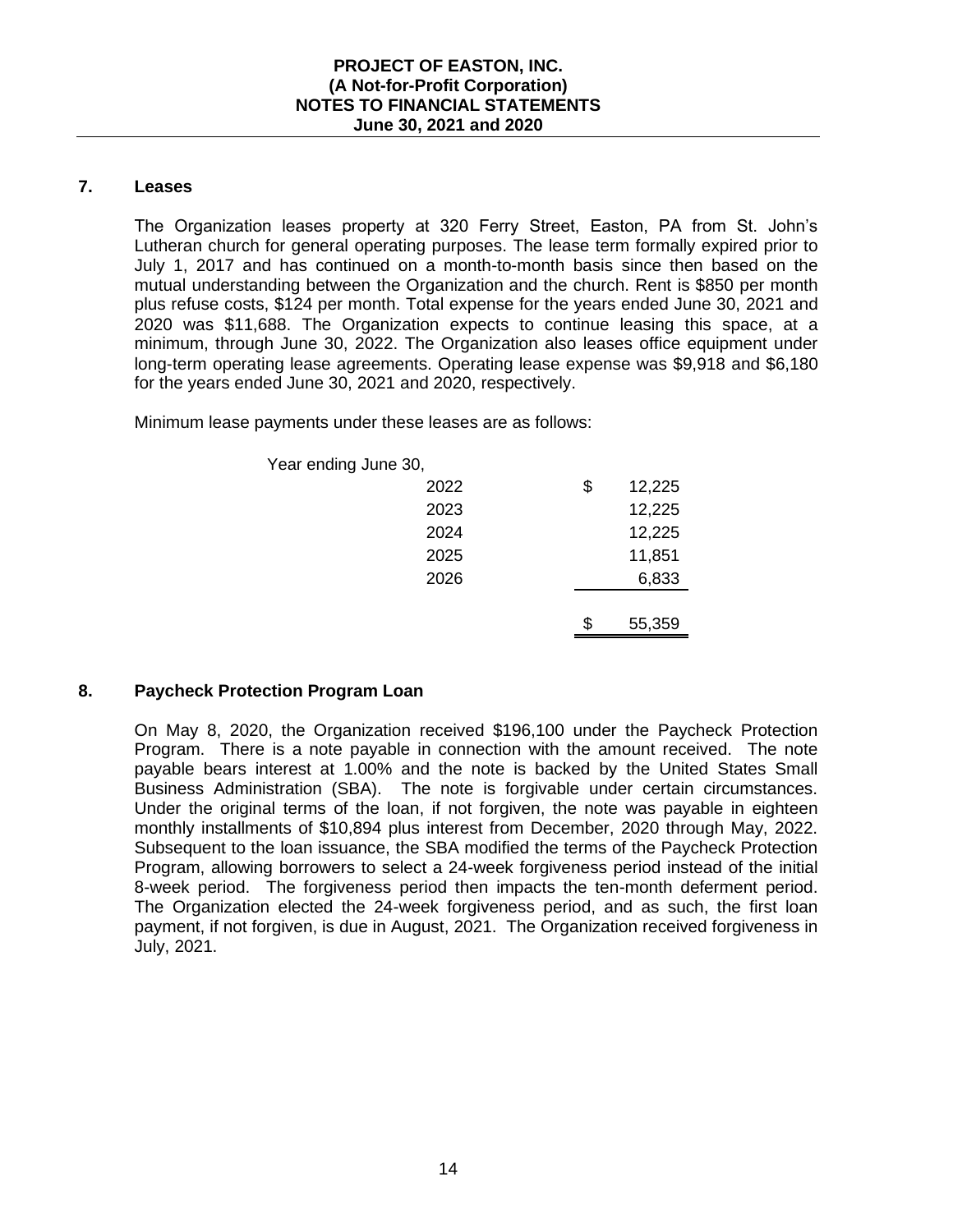#### **9. Net Assets**

#### Net Assets With Donor Restrictions

For the years ended June 30, 2021 and 2020, net assets with donor restrictions net asset activity consisted of the following:

|                                                      | <b>Balance</b>  |               | Released from    | <b>Balance</b>  |
|------------------------------------------------------|-----------------|---------------|------------------|-----------------|
|                                                      | July 1, 2020    | Revenue       | Restrictions     | June 30, 2021   |
|                                                      |                 |               |                  |                 |
| Purpose Restricted:                                  |                 |               |                  |                 |
| Easton Middle School Success Program                 | \$<br>15,000    | \$<br>15,000  | \$<br>(15,000)   | \$<br>15,000    |
| <b>Sizzle</b>                                        | 9,000           |               | (9,000)          |                 |
| Pre K Early Childhood Education                      | 9,269           | 51,000        | (30, 287)        | 29,982          |
| Literacy                                             | 24,333          | 71,500        | (32,500)         | 63,333          |
| Simply Savory                                        | 1,000           |               |                  | 1,000           |
| Gift Cards-Food Pantry                               | 18,285          | 31,445        | (3,975)          | 45,755          |
| <b>Food Pantry</b>                                   | 23,879          | 17,858        | (34, 483)        | 7,254           |
| Ferry Street Building (See Note 12)                  | 998,888         |               | (29,005)         | 969,883         |
| Realized/Unrealized Gain and Unspent                 |                 |               |                  |                 |
| Income from Endowment (See Note 10)                  | 249,632         | 405,090       | (32,900)         | 621,822         |
| Restricted in Perpetuity:                            |                 |               |                  |                 |
| Endowment (See Note 10)                              | 1,366,742       |               |                  | 1,366,742       |
|                                                      |                 |               |                  |                 |
|                                                      | 2,716,028<br>S. | 591,893<br>\$ | (187, 150)<br>\$ | 3,120,771<br>\$ |
|                                                      |                 |               |                  |                 |
|                                                      | <b>Balance</b>  |               | Released from    | Balance         |
|                                                      | July 1, 2019    | Revenue       | Restrictions     | June 30, 2020   |
| Purpose Restricted:                                  |                 |               |                  |                 |
| Easton Middle School Success Program                 | \$<br>12,500    | \$<br>15,000  | \$<br>(12,500)   | \$<br>15,000    |
| Sizzle                                               | 9,000           | 67,500        | (67, 500)        | 9,000           |
| Pre K Early Childhood Education                      | 6,516           | 64,000        | (61, 247)        | 9,269           |
| Literacy                                             | 28,333          | 26,000        | (30,000)         | 24,333          |
| Simply Savory                                        |                 | 1,000         |                  | 1,000           |
| <b>FEMA</b>                                          | 7,874           |               | (7, 874)         |                 |
| Gift Cards-Food Pantry                               | 16,262          | 11,269        | (9, 246)         | 18,285          |
| <b>Food Pantry</b>                                   | 7,500           | 23,931        | (7, 552)         | 23,879          |
| Ferry Street Building (See Note 12)                  | 1,027,929       |               | (29,041)         | 998,888         |
| Realized/Unrealized Gain and Unspent                 |                 |               |                  |                 |
|                                                      |                 |               |                  |                 |
| Income from Endowment (See Note 10)                  | 322,821         | 8,261         | (81, 450)        | 249,632         |
| Restricted in Perpetuity:<br>Endowment (See Note 10) | 1,366,742       |               |                  | 1,366,742       |
|                                                      |                 |               |                  |                 |
|                                                      | 2,805,477<br>\$ | \$<br>216,961 | \$<br>(306, 410) | 2,716,028<br>\$ |

### Board Designated – Operating Reserve

The Board has adopted a Board Designated Operating Reserve Fund policy. The general purpose of the fund is to help ensure the long-term financial stability of the Organization and position it to respond to varying economic conditions and changes affecting the Organization's financial position and the ability of the Organization to continuously carry out its mission. The reserve's target amount to be attained and maintained is 25% of annual operating expenses or about three months of expenses on average, excluding depreciation and in-kind expenses. At June 30, 2021 and 2020, the board designated operating reserve fund balances were \$356,021 and \$393,668, respectively.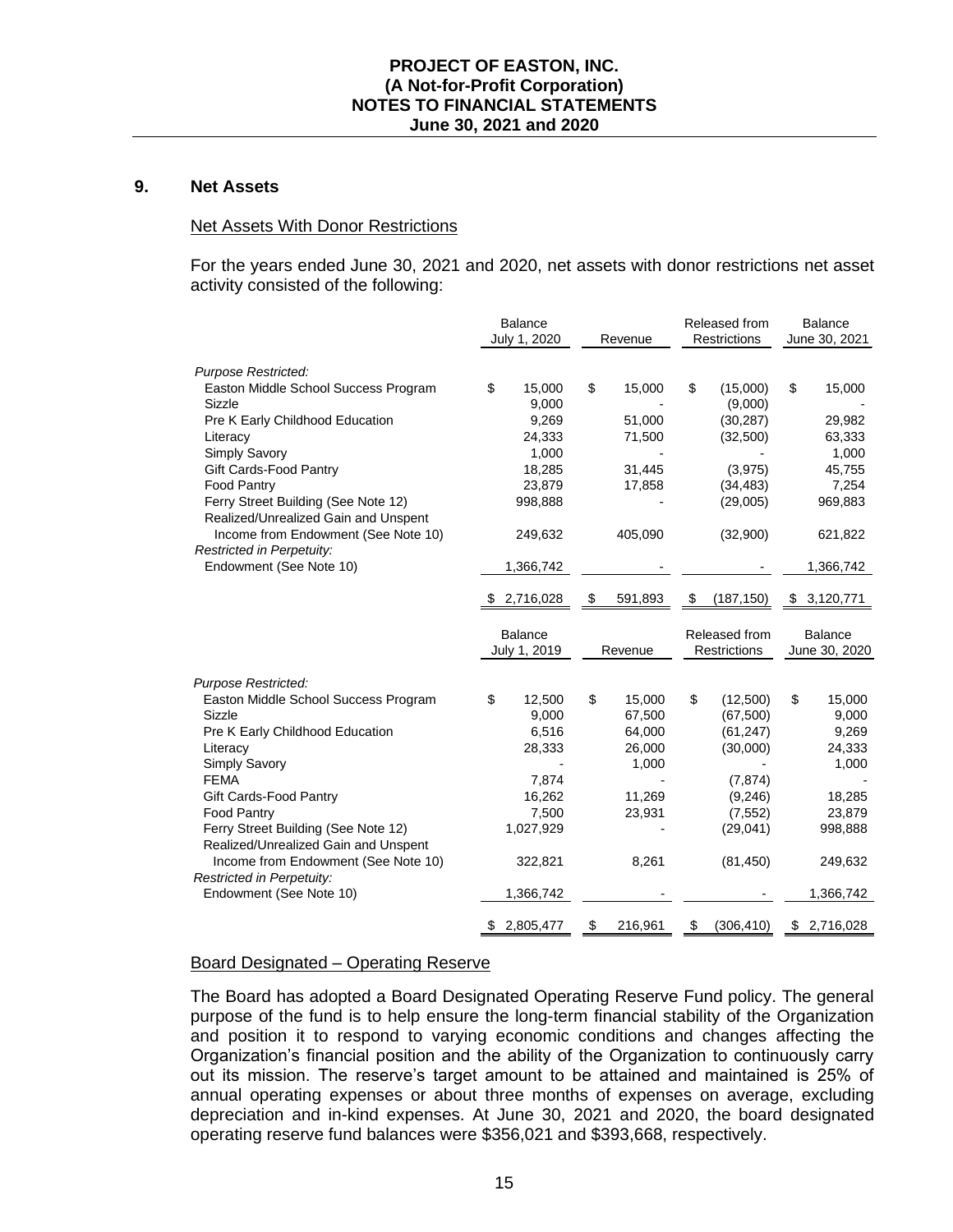### **10. Endowment Fund**

The Organization's endowment consists of one fund established for the purpose of supporting programs, services, and building operations of the Organization. As required by accounting principles generally accepted in the United States of America, net assets associated with endowment funds are classified and reported based on the existence or absence of donor-imposed restrictions.

## *Interpretation of Relevant Law*

The Organization follows Commonwealth of Pennsylvania law and its own governing documents with respect to the management of endowment funds. In the absence of donor restrictions, the net appreciation on a donor-restricted endowment fund is spendable. As a result of this interpretation, the Organization classifies as net assets with donor restrictions in perpetuity (a) the original value of gifts donated to the permanent endowment; (b) the original value of subsequent gifts to the permanent endowment; and (c) accumulations to the permanent endowment made in accordance with the direction of the applicable donor gift instrument at the time the accumulation is added to the fund.

## *Endowment Return Objectives, Risk Parameters and Strategies*

The goal of the investment and spending policy is for the productivity of the endowment funds to strike a balance between preserving and growing principal on one hand, and supporting a spending policy that sustains the Organization's mission on the other hand. The fund is to be managed in a prudent manner. The investment objectives are to: (a) maximize contributions to the ProJeCt's operating and capital needs, (b) maintain the principal of endowment gifts and endeavor to protect the assets from erosion of purchasing power, and (c) maintain an asset allocation mix of 50-70% equities and 30- 50% fixed income and cash and cash equivalents. Direct investment in securities of companies whose products or operating philosophies are contrary to the value of "service to humanity" is to be avoided.

# *Spending Policy*

The Organization follows "Total Return Policy" guidelines as established under Pennsylvania Act 141 and as adopted by the Board of Directors. The Organization's policy will be to distribute annually between two and seven percent (allowable "Total Return Policy" range) of the trailing three fiscal year average of the endowment's total asset value. The Board of Directors, with input from management and the finance committee, will establish the percentage annually to be adopted for distribution.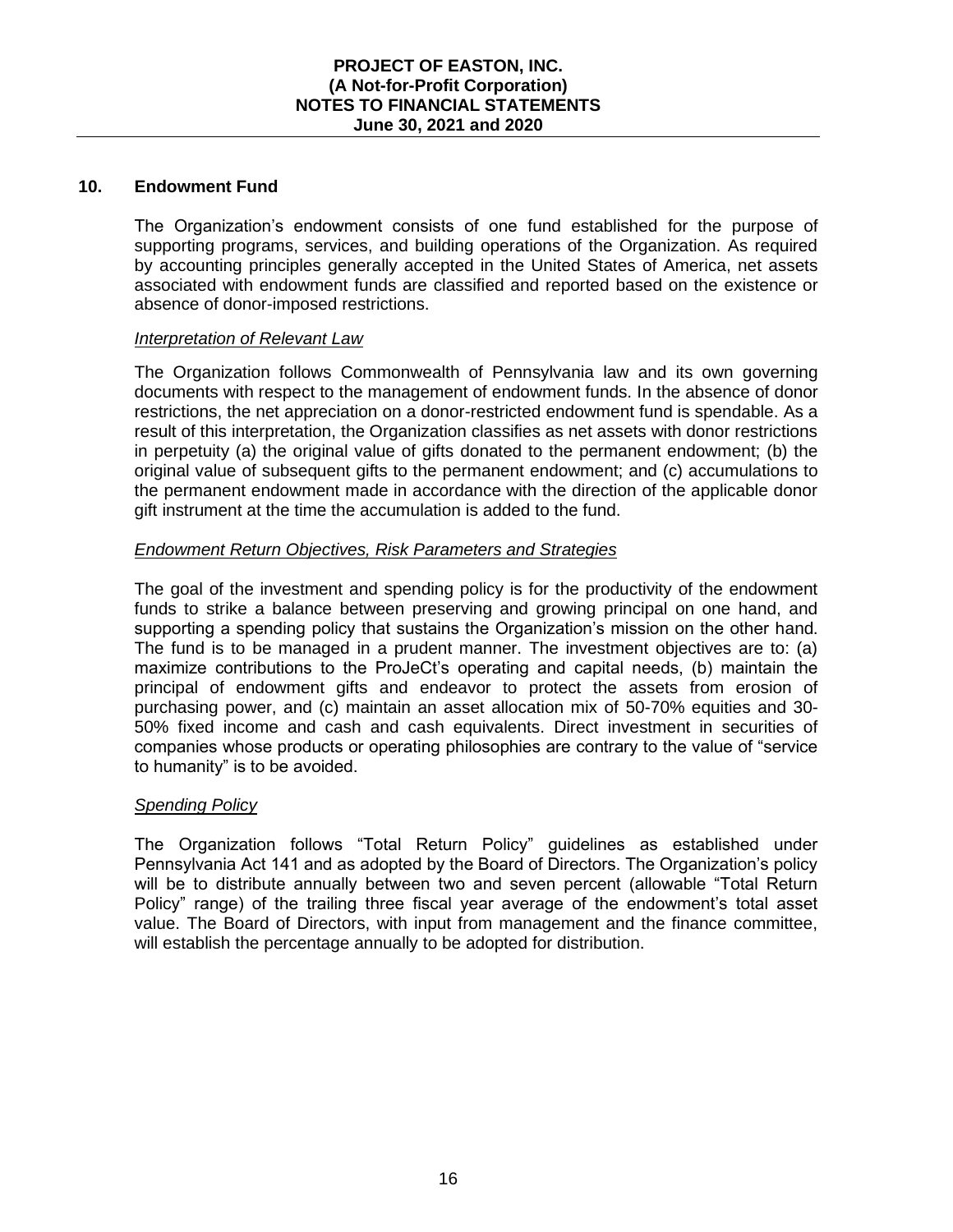# **10. Endowment Fund (Continued)**

As of June 30, 2021 and 2020, total endowment composition by net assets class is:

|                                                                    |                     | 2021                | 2020                 |                      |  |
|--------------------------------------------------------------------|---------------------|---------------------|----------------------|----------------------|--|
|                                                                    | <b>With Donor</b>   |                     | <b>With Donor</b>    |                      |  |
|                                                                    | <b>Restrictions</b> | Total               | <b>Restrictions</b>  | Total                |  |
| Donor-Restricted Endowment<br>Purpose and Time Restricted          | \$.<br>621,822      | \$.<br>621,822      | \$<br>249,632        | \$<br>249,632        |  |
| <b>Restricted in Perpetuity</b>                                    | 1,366,742           | 1,366,742           | 1,366,742            | 1,366,742            |  |
| Endowment Net Assets, June 30,                                     | 1,988,564           | S<br>1,988,564      | 1,616,374<br>S       | 1,616,374<br>S       |  |
|                                                                    |                     | 2021                | 2020                 |                      |  |
|                                                                    | <b>With Donor</b>   |                     | <b>With Donor</b>    |                      |  |
|                                                                    | <b>Restrictions</b> | Total               | <b>Restrictions</b>  | Total                |  |
| Endowment Net Assets, July 1,<br>Contributions                     | 1,616,374<br>\$     | 1,616,374<br>\$.    | 1,689,563<br>\$      | 1,689,563<br>\$      |  |
| Investment Income                                                  | 36,945              | 36,945              | 46,483               | 46,483               |  |
| Net Appreciation (Depreciation)<br>Amounts Released for Operations | 368,145<br>(32,900) | 368,145<br>(32,900) | (38,222)<br>(81,450) | (38,222)<br>(81,450) |  |
| Endowment Net Assets, June 30,                                     | 1,988,564           | 1,988,564<br>S      | 1,616,374<br>S       | 1,616,374            |  |

### **11. Fair Value Measurements**

Financial Accounting Standards Board ASC 820-10, establishes a framework for measuring fair value. That framework provides a fair value hierarchy that prioritizes the inputs to valuation techniques used to measure fair value. The hierarchy gives the highest priority to unadjusted quoted prices in active markets for identical assets or liabilities (level 1 measurements) and the lowest priority to unobservable inputs (level 3 measurements). The three levels of the fair value hierarchy under FASB ASC 820-10 are described below:

- Level 1 **Inputs to the valuation methodology are unadjusted quoted prices** for identical assets or liabilities in active markets that the Organization has the ability to access.
- Level 2 Inputs to the valuation methodology include:
	- Quoted prices for similar assets or liabilities in active markets;
	- Quoted prices for identical or similar assets or liabilities in inactive markets;
	- Inputs other than quoted prices that are observable for the asset or liability;
	- Inputs that are derived principally from or corroborated by observable market data by correlation or other means.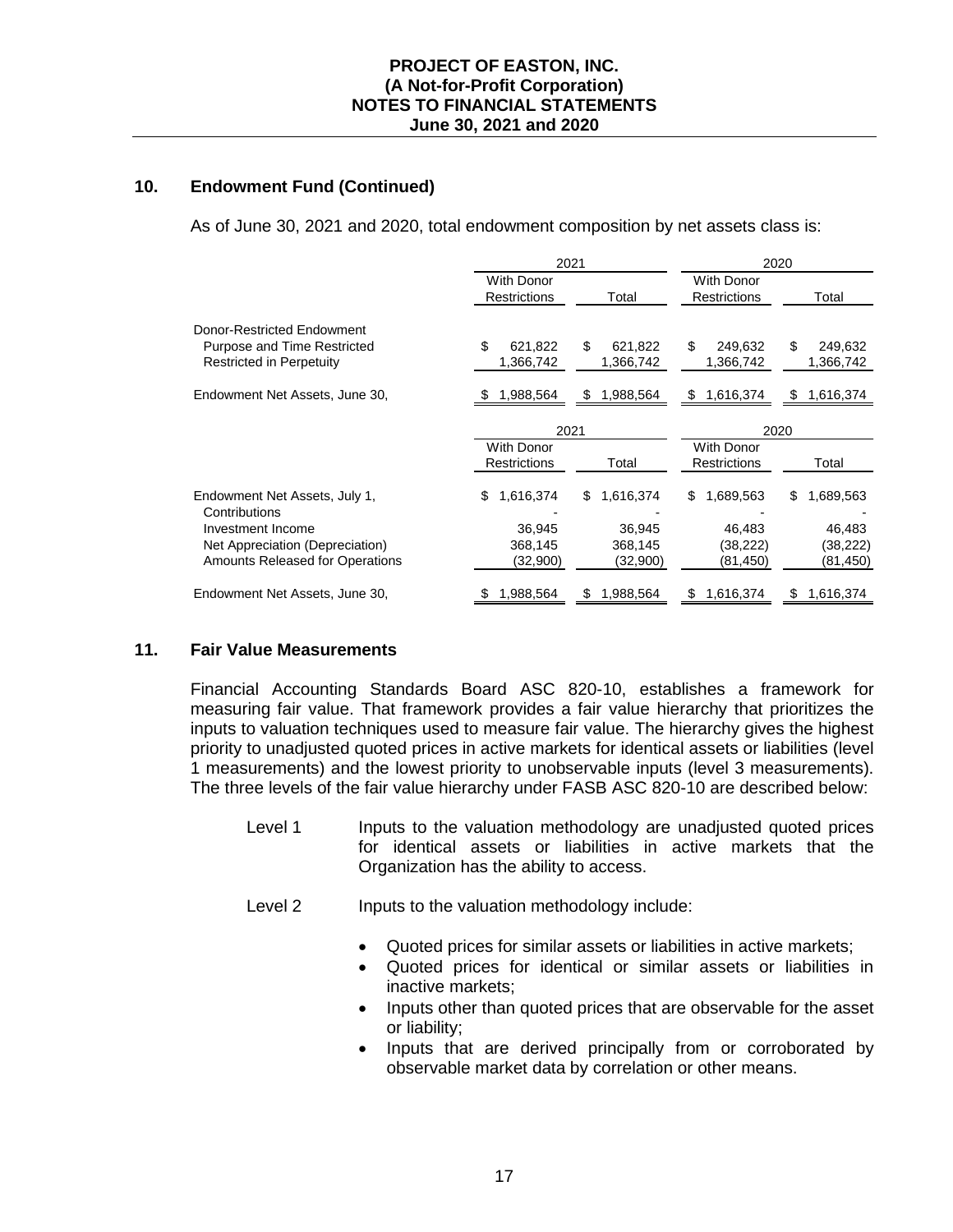# **11. Fair Value Measurements (Continued)**

If the asset or liability has a specified (contractual) term, the Level 2 input must be observable for substantially the full term of the asset or liability.

Level 3 Inputs to the valuation methodology are unobservable, are significant to the fair value measurement and include management's judgments about the assumptions market participants would use in pricing the asset or liability.

The asset's or liability's fair value measurement level within the fair value hierarchy is based on the lowest level of any input that is significant to the fair value measurement. Investments classified within Level 3 whose fair value measurements consider several inputs may include Level 1 and/or Level 2 inputs as components of the overall fair value measurement. Valuation techniques used need to maximize the use of observable inputs and minimize the use of unobservable inputs.

Following is a description of the valuation methodologies used for assets measured at fair value. There have been no changes in the methodologies used at June 30, 2021.

*Mutual funds – bond funds and equity funds:* Valued at the net asset value ("NAV") of shares held by the Organization at year-end.

The methods described above may produce a fair value calculation that may not be indicative of net realizable value or reflective of future fair values. Furthermore, while the Organization believes its valuation methods are appropriate and consistent with other market participants, the use of different methodologies or assumptions to determine the fair value of certain financial instruments could result in a different fair value measurement at the reporting date.

The following table sets forth by level, within the fair value hierarchy, the Organization's assets at fair value as of June 30, 2021 and 2020: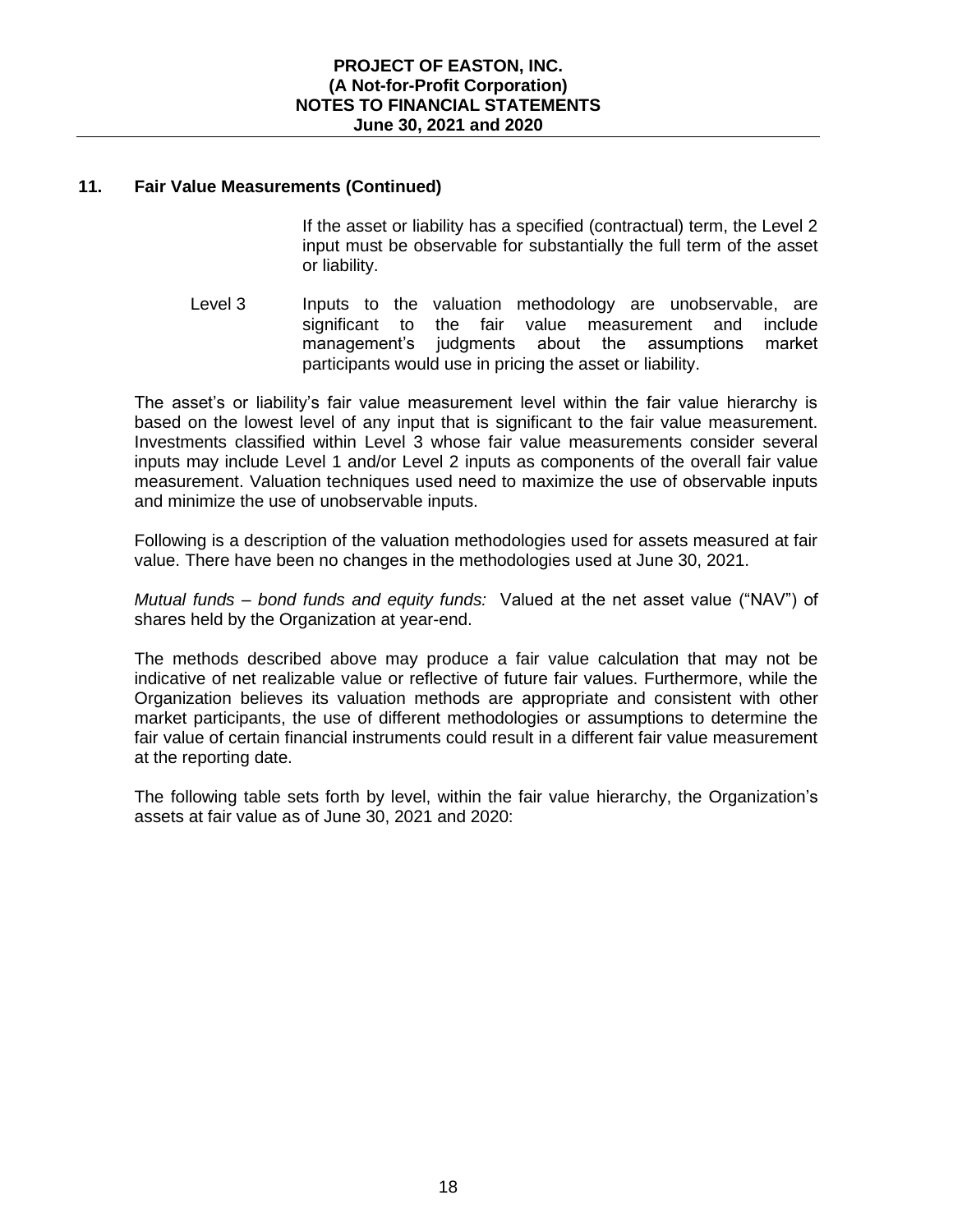# **11. Fair Value Measurements (Continued)**

|                                                                               | Assets at Fair Value as of June 30, 2021 |             |    |                    |    |         |    |             |  |
|-------------------------------------------------------------------------------|------------------------------------------|-------------|----|--------------------|----|---------|----|-------------|--|
|                                                                               | Level 1                                  |             |    | Level 2            |    | Level 3 |    | Total       |  |
| Money Market Funds<br><b>Investments - Mutual Funds</b><br><b>Bond Funds:</b> | \$                                       | 47,278      | \$ |                    | \$ |         | \$ | 47,278      |  |
| Intermediate-term Bond                                                        |                                          | 899,230     |    |                    |    |         |    | 899,230     |  |
| <b>Nontraditional Bond</b>                                                    |                                          | 134,055     |    |                    |    |         |    | 134,055     |  |
| <b>Ultrashort Bond</b>                                                        |                                          | 57,200      |    |                    |    |         |    | 57,200      |  |
| <b>Equity Funds:</b>                                                          |                                          |             |    |                    |    |         |    |             |  |
| Foreign Large Blend                                                           |                                          | 181,707     |    |                    |    |         |    | 181,707     |  |
| Foreign Large Growth                                                          |                                          | 41,245      |    |                    |    |         |    | 41,245      |  |
| Foreign Large Value                                                           |                                          | 182,782     |    |                    |    |         |    | 182,782     |  |
| Large Blend                                                                   |                                          | 707,377     |    |                    |    |         |    | 707,377     |  |
| Small Growth                                                                  |                                          | 79,805      |    |                    |    |         |    | 79,805      |  |
| <b>Small Value</b>                                                            |                                          | 84,345      |    |                    |    |         |    | 84,345      |  |
| <b>World Allocation</b>                                                       |                                          | 197,372     |    |                    |    |         |    | 197,372     |  |
| <b>Total Assets at Fair Value</b>                                             |                                          | \$2,612,396 | S  |                    | \$ |         |    | \$2,612,396 |  |
|                                                                               | Assets at Fair Value as of June 30, 2020 |             |    |                    |    |         |    |             |  |
|                                                                               |                                          | Level 1     |    | Level <sub>2</sub> |    | Level 3 |    | Total       |  |
| Money Market Funds<br><b>Investments - Mutual Funds</b><br><b>Bond Funds:</b> | \$                                       | 23,181      | \$ |                    | \$ |         | \$ | 23,181      |  |
| Intermediate-term Bond                                                        |                                          | 840,595     |    |                    |    |         |    | 840,595     |  |
| <b>Nontraditional Bond</b>                                                    |                                          | 111,972     |    |                    |    |         |    | 111,972     |  |
| <b>Ultrashort Bond</b>                                                        |                                          | 19,733      |    |                    |    |         |    | 19,733      |  |
| <b>Equity Funds:</b>                                                          |                                          |             |    |                    |    |         |    |             |  |
| Foreign Large Blend                                                           |                                          | 134,999     |    |                    |    |         |    | 134,999     |  |
| Foreign Large Growth                                                          |                                          | 25,889      |    |                    |    |         |    | 25,889      |  |
| Foreign Large Value                                                           |                                          | 124,629     |    |                    |    |         |    | 124,629     |  |
| Large Blend                                                                   |                                          | 600,542     |    |                    |    |         |    | 600,542     |  |
| Small Growth                                                                  |                                          | 74,095      |    |                    |    |         |    | 74,095      |  |
| <b>Small Value</b>                                                            |                                          | 54,601      |    |                    |    |         |    | 54,601      |  |
| <b>World Allocation</b>                                                       |                                          | 143,195     |    |                    |    |         |    | 143,195     |  |
| <b>Total Assets at Fair Value</b>                                             |                                          | \$2,153,431 | \$ |                    | \$ |         |    | \$2,153,431 |  |